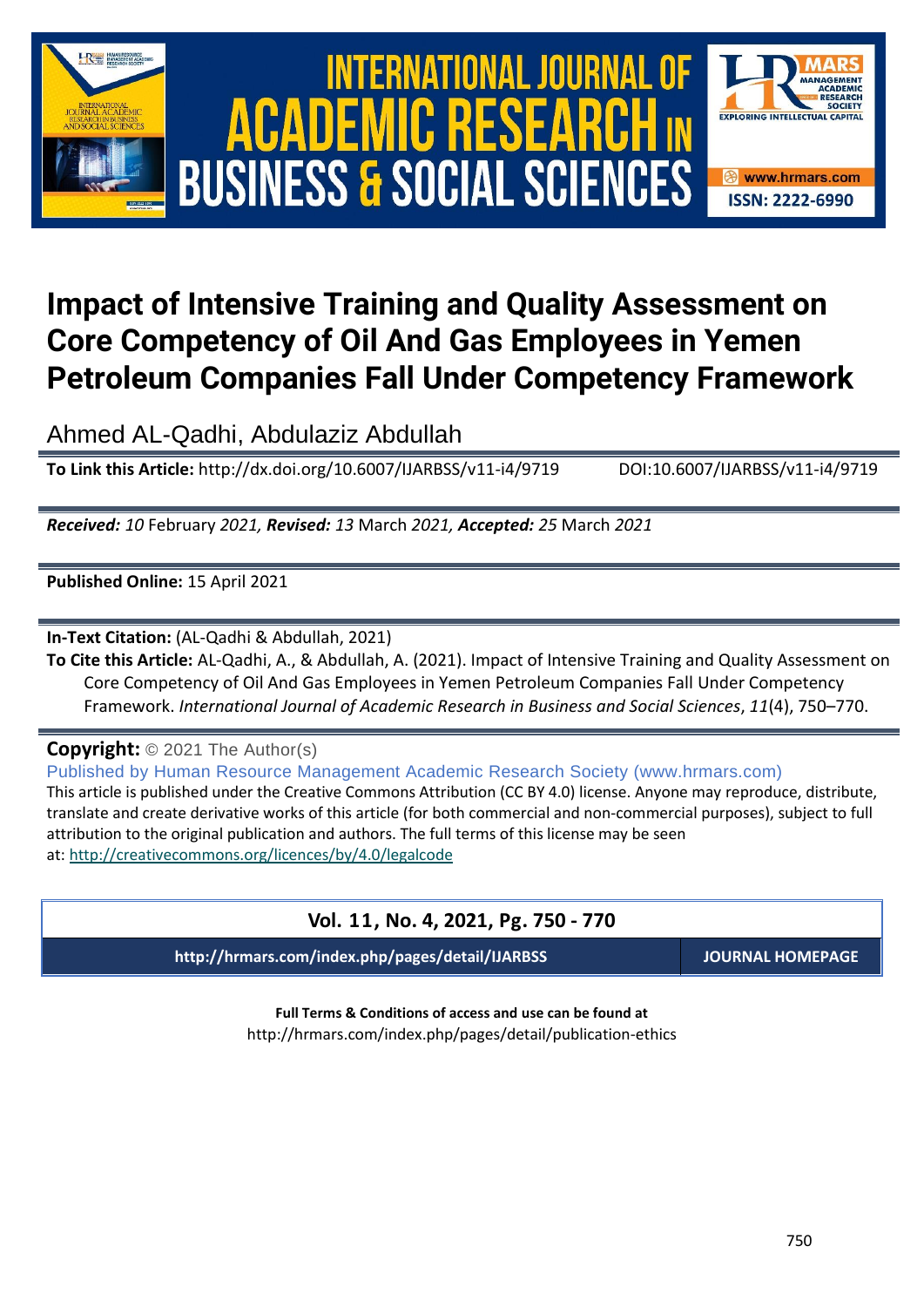

# **Impact of Intensive Training and Quality Assessment on Core Competency of Oil And Gas Employees in Yemen Petroleum Companies Fall Under Competency Framework**

Ahmed AL-Qadhi, Dr. Prof. Abdulaziz Abdullah University Sultan Zainal Abidin, Malaysia

# **Abstract**

The Competency model is vitally essential for the protection of petroleum companies workforce during operations, commissioning, shutdown, troubleshooting, maintenance and any lack of the core competencies of employees would lead to production interruption, damage assets, environments and company reputation, likewise this research focused on several aspects including intensive training, quality assessment to identify the core competency level in term of competency model, wherefore purposive sample was employed and 350 technical employees from operation, maintenance, and safety division ,meanwhile qualitative and quantitative study conducted among expertise and oil and gas employees , and collected data analyzed and interpreted by statistical methods (SPSS and SEM ). The result of data interpretation provides affirmation of significant positive effect of intensive training on employees' core competence with limited specific gaps in safety issues and troubleshooting and recommending action plan to bridge such gaps. The impact of this factor resulted into 60% of core competency success

**Keyword**: Intensive Training, Quality Assessment, Competency Models; International Petroleum Companies, Core Competence, Safety

# **Introduction**

The significance of the competency model, integrated with the identification gaps has been improved since the year 2000 by understanding and abilities of the wide hydrocarbon industries. Similarly, the priority of O&G managers and employees to be competent and productive can be achieved by a competency-based development program, which understands and meets its particular task criteria for each position (Connor [et al., 2014\)](#page-16-0). Intensive training and quality assessment are typically based on competency approaches to identify various abilities, methods, attitudes, and knowledge gaps for effective processing. The competency model concentrates on functional and technical needs with immense courtesy of skills and knowledge required in performing a particular job [\(J. Connor, Mark,](#page-16-0)  [Casey, Karen, Eddon, , 2014\)](#page-16-0) However, the smooth running of a factory requires professional abilities that can only be attained in long-term employment. According to [\(P. D. Walker,](#page-19-0)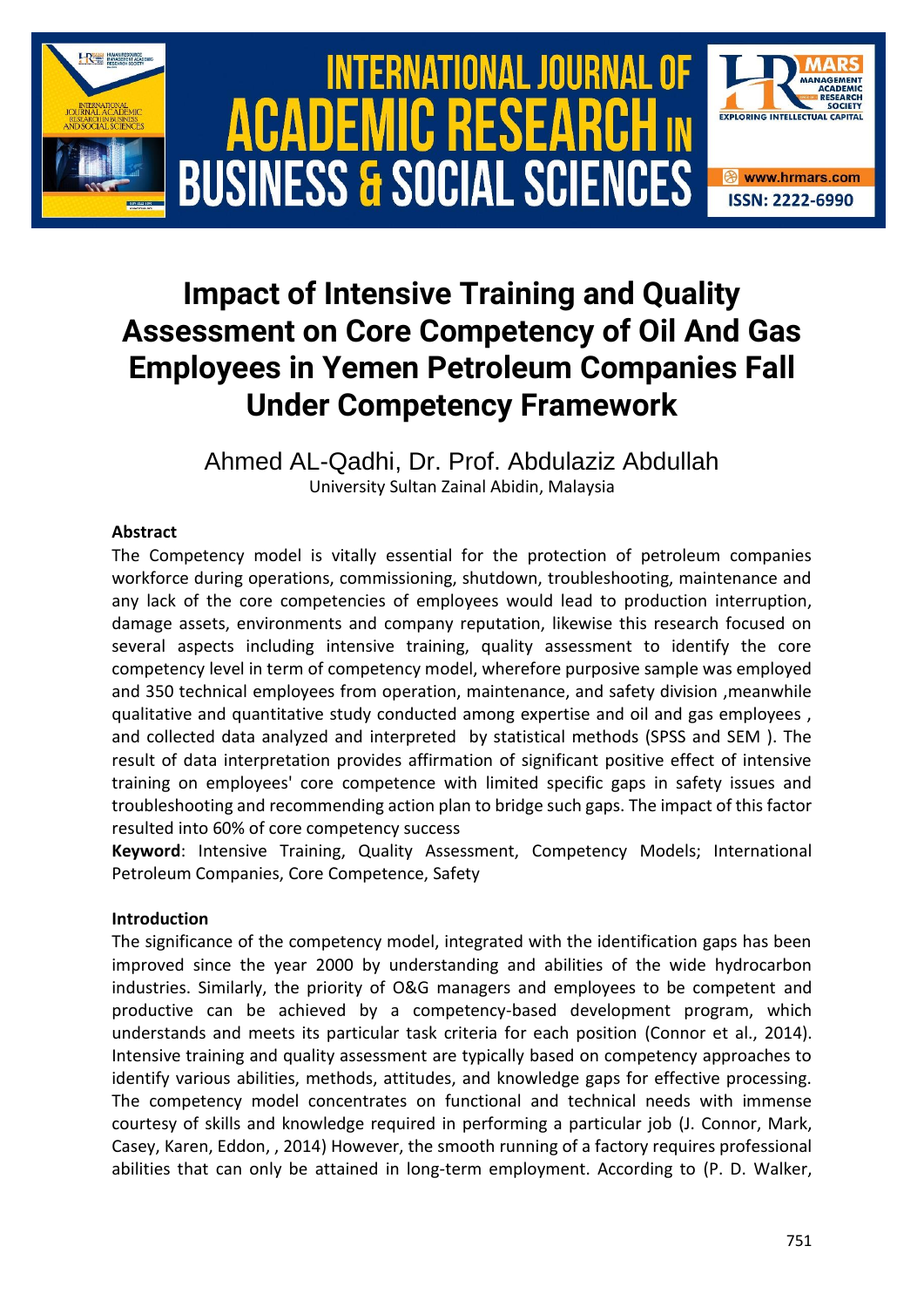[Cammy, Ellis, & Seibert, 2011\)](#page-19-0), the lack of operational abilities can restrict the plant's efficiency. [\(Sugarindra, Suryoputro, & Novitasari, 2017\)](#page-19-1) highlighted the gap in the identification of workplace hazards resulting in accidents and their main causes including the absence of understanding and abilities during new technology processing. Additionally, compliance with health, safety and environment (HSE) instructions and regulations is an important component in the mitigating or removal of accidents; because otherwise, staff refers to events in the absence of attention to security processes, hence risk evaluation plays a crucial role in the HSE system [\(Aven, 2016\)](#page-16-1).

Organizational deficiencies and skills gaps in plant operations have affected the O&G sector in the Yemen republic. The absence of long-term strategic planning to reduce deficiencies led to the instability of the Business World [\(WorldBank, 2015\)](#page-20-0) Yemen has less than 50% of its complete human capital potential in the World Economic Forum, which measures the gaps in the nation's economies and optimizing their potential as human capital through schooling and skills development World Economic [\(Leopold, Ratcheva, & Zahidi, 2017\)](#page-18-0). According to Gannah Hunt's operations engineer, stated that troubleshooting, plant shutdown, human errors, damaged properties, and presence of a gap in knowledge, skills, and behavior among Yemeni operators and technicians are the root causes of inadequate training and evaluation [\(Ali et al., 2020\)](#page-16-2)

In the recent conferences of Chevron's industry specialists and the University of Houston Energy, preparing future leaders in the energy sector has been discussed. John Colborn, director of "Skills for America's Future, found discontinuation among higher education institutions and businesses. He revealed that while the university students consider that they are fully prepared for the job, the employees would say no [\(Jones|, 2015\)](#page-17-0) . Therefore, intensive training represent in field technical training, health, safety and environment training, advance specific training, and quality assessment in stages is required to meet international standard of oil and gas companies

#### *Components in Major Oil Companies*

The competency factors outcomes of literature and industries are summarized in **Table 1**. The selection of most variables or factors has been made to construct a theoretical, conceptual model and achieve the current study's objectives. With the selection of intensive training, quality assessment, and motivation in attaining competent operators and technicians, I ran a preliminary study to justify selecting the above constructs,

**Table: 1.** demonstrates the essential components of the competency framework in international major O&G companies globally. Almost all oil companies have a comparative framework related to training and assessment. However, they are distinguished in some aspects, including the training program, management policy regarding disciplinary action against failed trainees, assessment way, gap processing or treatment, career management, reporting, and computer software.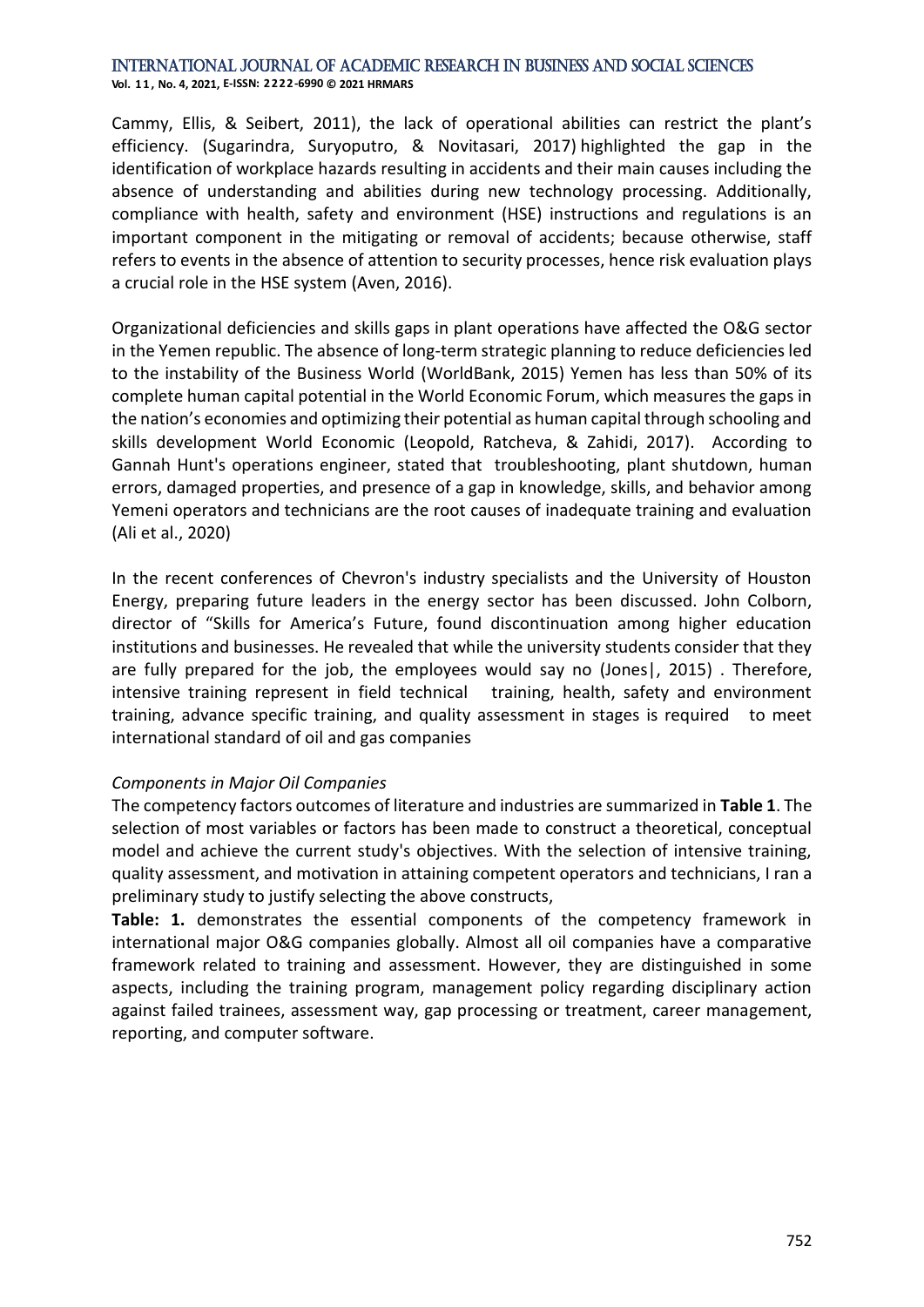**Vol. 1 1 , No. 4, 2021, E-ISSN: 2222-6990 © 2021 HRMARS**

#### **Table 1. Critical components in major oil companies**

| <b>Competency Components</b>                                | <b>Companies Reference</b> |  |  |  |  |  |  |  |
|-------------------------------------------------------------|----------------------------|--|--|--|--|--|--|--|
| <b>Competency Intelligence Solution</b>                     | (Matteo, 2019)             |  |  |  |  |  |  |  |
| Gaps define                                                 |                            |  |  |  |  |  |  |  |
| <b>Training Development Plan</b>                            |                            |  |  |  |  |  |  |  |
| <b>Capability Assessment Method</b>                         |                            |  |  |  |  |  |  |  |
| On job Practice                                             |                            |  |  |  |  |  |  |  |
| <b>Management Reporting</b>                                 |                            |  |  |  |  |  |  |  |
| <b>Competency Assurance Management System</b>               | (Almatroushi, 2006)        |  |  |  |  |  |  |  |
| <b>Training</b>                                             |                            |  |  |  |  |  |  |  |
| <b>Basic training</b>                                       |                            |  |  |  |  |  |  |  |
| On-the-job training                                         |                            |  |  |  |  |  |  |  |
| Personal development plan PDP                               |                            |  |  |  |  |  |  |  |
| Gate assessment (4),                                        |                            |  |  |  |  |  |  |  |
| <b>Competency Development Framework</b>                     | (J. Connor, 2014)          |  |  |  |  |  |  |  |
| Process standardization                                     |                            |  |  |  |  |  |  |  |
| Self/supervisor assessment                                  |                            |  |  |  |  |  |  |  |
| <b>Verification process</b>                                 |                            |  |  |  |  |  |  |  |
| Identify the gap                                            |                            |  |  |  |  |  |  |  |
| Competency content program                                  |                            |  |  |  |  |  |  |  |
| Learning and development                                    |                            |  |  |  |  |  |  |  |
| Application in the field                                    |                            |  |  |  |  |  |  |  |
| Gap analysis and planning                                   |                            |  |  |  |  |  |  |  |
| <b>Strategic Competency Management</b>                      | (Kedzierski, 2016)         |  |  |  |  |  |  |  |
| Competency assurance                                        |                            |  |  |  |  |  |  |  |
| Identifying risk                                            |                            |  |  |  |  |  |  |  |
| Position                                                    |                            |  |  |  |  |  |  |  |
| Task and role                                               |                            |  |  |  |  |  |  |  |
| <b>Training</b>                                             |                            |  |  |  |  |  |  |  |
| Assessment                                                  |                            |  |  |  |  |  |  |  |
| <b>Learning Management System (LMS)</b>                     | &<br>(McKinley<br>Huebner, |  |  |  |  |  |  |  |
| Training needs analysis and evaluation.                     | 2018)                      |  |  |  |  |  |  |  |
| Development and delivery of instructor-led training courses |                            |  |  |  |  |  |  |  |
| Process safety training solutions                           |                            |  |  |  |  |  |  |  |
| Personnel develop skills                                    |                            |  |  |  |  |  |  |  |
| <b>Experiential setting</b>                                 |                            |  |  |  |  |  |  |  |
| Assessment                                                  |                            |  |  |  |  |  |  |  |
| <b>Petronas Competency-Based Assessment System (PECAS)</b>  | (Hashim,<br>Ahmad,<br>&    |  |  |  |  |  |  |  |
| Standard                                                    | Rohiza, 2010)              |  |  |  |  |  |  |  |
| Assessment,                                                 |                            |  |  |  |  |  |  |  |
| Quality assurance                                           |                            |  |  |  |  |  |  |  |
| Certification                                               |                            |  |  |  |  |  |  |  |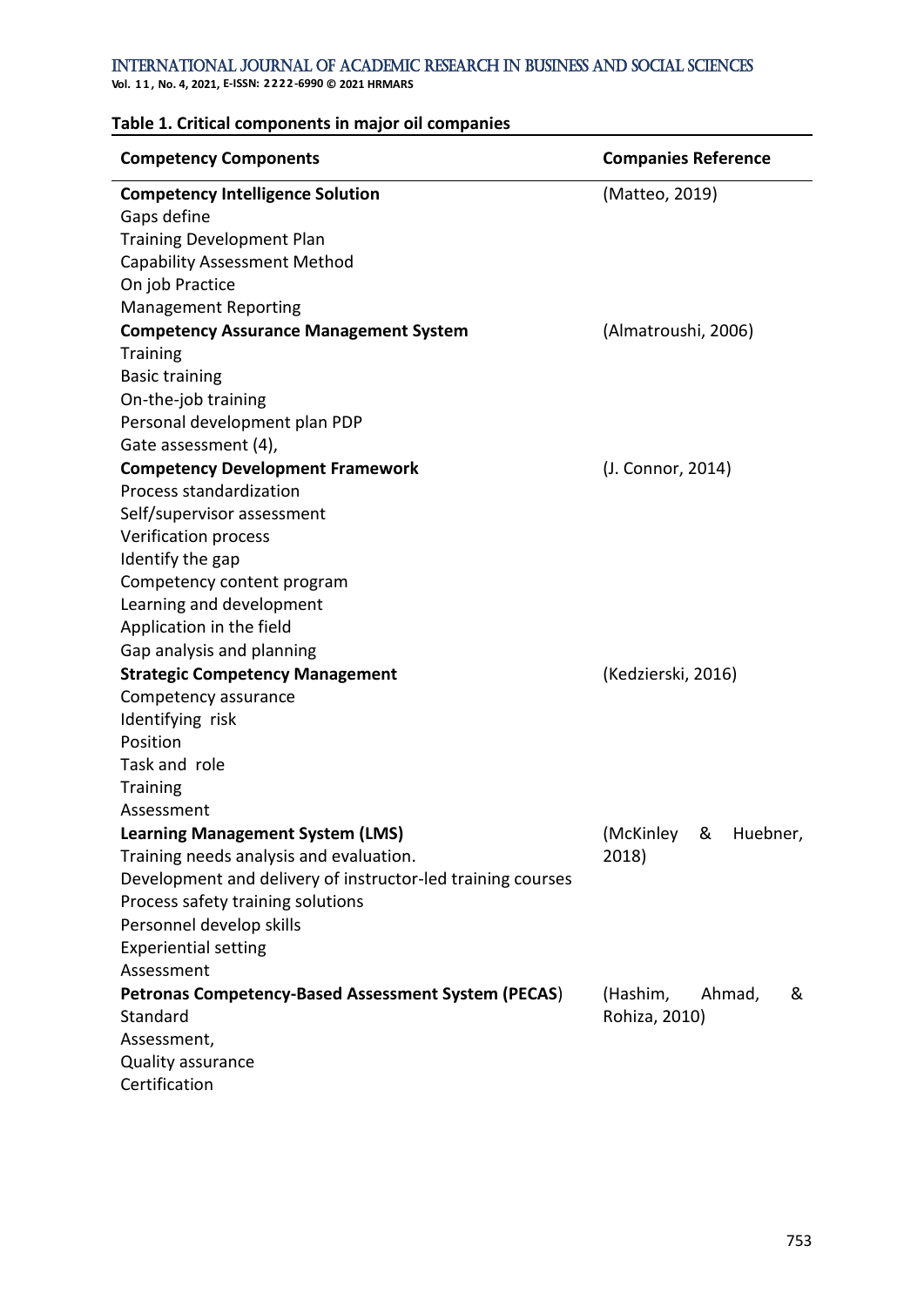**Vol. 1 1 , No. 4, 2021, E-ISSN: 2222-6990 © 2021 HRMARS**

| <b>Competency-Based People Strategy</b> |
|-----------------------------------------|
| Recruitment and selection               |
| Performance management                  |
| Career management                       |
| Reward management                       |
| Training and development                |
|                                         |

[\(McKinley & Huebner,](#page-18-2)  [2018\)](#page-18-2)

**Competency Development**

Recruitment and selection Induction Foundation Technical training Workplace learning

[\(Al-Marri, Al-Habaibeh, &](#page-15-0)  [Watkins, 2018\)](#page-15-0)

### **Intensive Training**

The first selected component was intensive training, which addresses the challenges the O&G companies faced, providing suitable matching for industry requirements [\(Rui et al., 2018\)](#page-19-2). Employees' knowledge, skill, behavior, and experience are significant elements in advancing a high performance/high skill workforce to face challenges in risky operations [\(Figgis &](#page-17-3)  [Standen, 2005\)](#page-17-3). [\(Figgis & Standen, 2005\)](#page-17-3) pointed out that adhering to safety, health, and environment, delivering questions, and aspiration in learning is a decent landmark in behavior essential for O&G organizations [\(Figgis & Standen, 2005\)](#page-17-3). Alternatively, they plan an effective training program based on initial assessments in identifying gaps and weaknesses and designing a training program for each role and position also important for O&G companies [\(P.](#page-19-0)  [D. Walker et al., 2011\)](#page-19-0). The essential factor in the competency model is training, which should be aligned with trainees' needs and effectively interact with the training program. These practical trainings are efficiently suitable in gaining knowledge, skills, behavior, and experience as they are linked with the existing experience of employees and coach supervision [\(Matteo, 2019\)](#page-18-1).

However, the best topics for trainees are related to risks and safety issues, plant troubleshooting, start-up/shutdown activities, and emergency events, while the literature review did not adequately discuss this issue [\(Williams & Turnbull, 2015\)](#page-20-1). Although technical training focuses on risk assessment and risk management to control accidents to extent limits, yet unsafe acts are risen by technicians [\(Al-Awai, Samir, & Binthabet, 2002;](#page-15-1) [Capp, Lazarewicz,](#page-16-5)  [& Rojas, 2010\)](#page-16-5). The priority of O&G companies is safety, sustainability, assets' observation, and employee protection. Therefore, the O&G companies designed a competency model to achieve the abovementioned goals [\(Blanchard, 2006\)](#page-16-6). According to [\(P. Lee, Allen, & Daly,](#page-18-3)  [2012\)](#page-18-3), safety awareness is a priority in the petroleum industry. [\(Sahinidis & Bouris, 2008\)](#page-19-3) conducted a study that linked the employee's competency and attitude with the training received. They claimed a significant relationship between the employees' competence and commitment, job satisfaction, and motivation.

Alternatively, the training program objectives should be linked with the class's learning process and on-job practices in the field [\(Tello Rueda, 2006\)](#page-19-4). To induce practical training, [\(Schmidt, 2007\)](#page-19-5) suggested the following essential steps;

**a.** Finding out the current competency level of employees.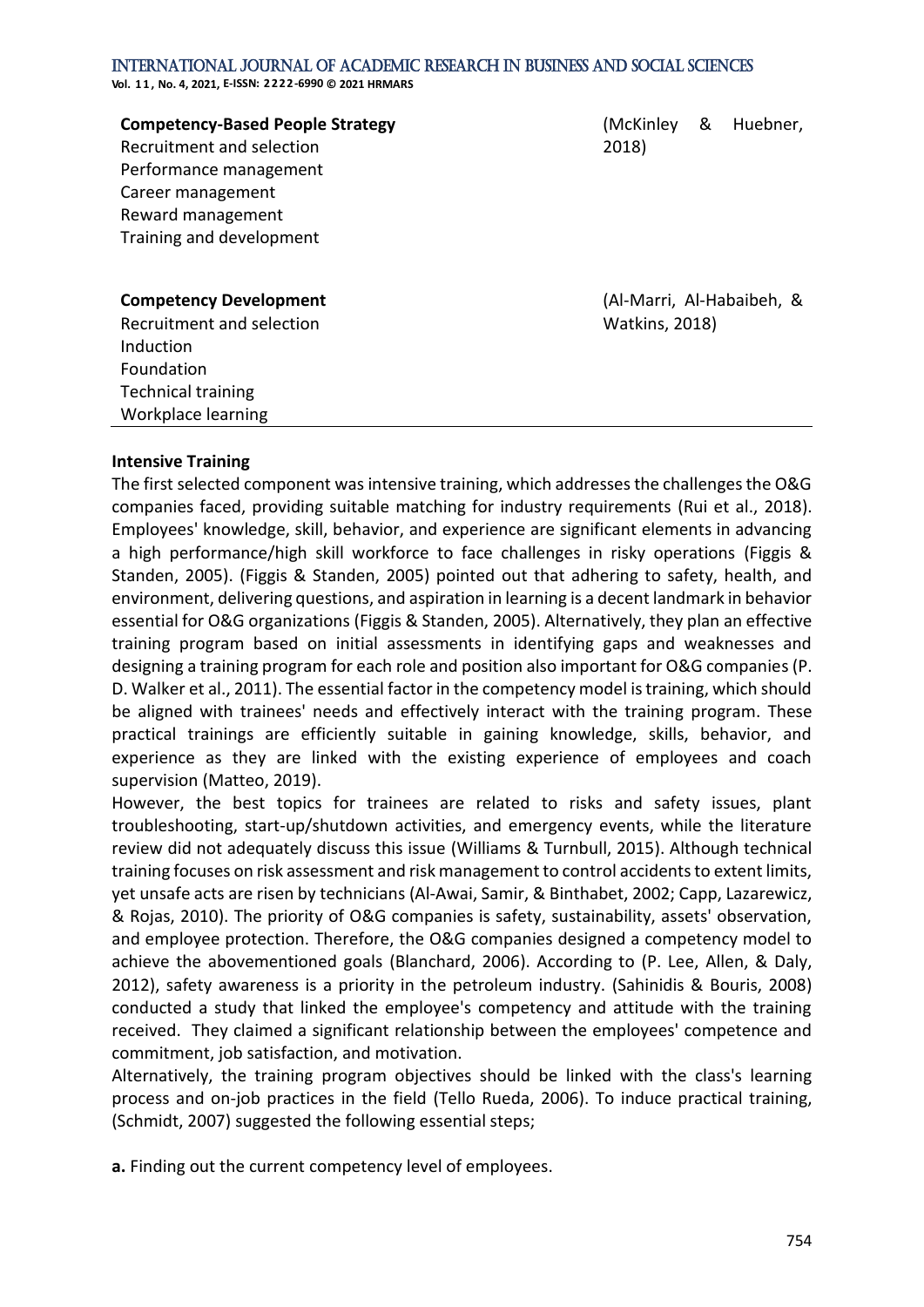**Vol. 1 1 , No. 4, 2021, E-ISSN: 2222-6990 © 2021 HRMARS**

**b.** Conducting an initial assessment to identify the gaps.

- **c.** Identifying the required competency level for a particular position.
- **d.** Setting out the appropriate training and personnel development program.
- **e.** Assessing within the training cycle.
- f. Final assessment
- g. Verification and integration
- h. Gap identification

The above steps are necessary to meet trainees' requirements to ensure employee competency and incorporate them into the work [\(Antariksa, 2009\)](#page-16-7). Conversely, the initial assessment is a critical factor in gap identification before the start of the training program intended to meet the training program's commencement 2011). [\(Fassihi, 2005\)](#page-17-4) claimed that competency-based training plays a vital role in perceived competence differs from traditional training. Based on this theory, material and extensive hours as course requirements prepared by internal coach, decreasing the role of competency approach resulting in commonality useful material [\(Fassihi, 2005\)](#page-17-4). Likewise, [\(Figgis & Standen, 2005\)](#page-17-3) proved that training-based on the competency system produces professional workers in the world's real sense. Hence, conventional training does not satisfy the employees to gain cognitive knowledge, practical skills, attitude, and experience [\(Abder & Thomas, 2003\)](#page-15-2). Consequently, core competency is the goal to which training and development are aligned.

Concerns have been raised by Finegold *et al.* (1988) that competency-based training is needed to meet the industrialized economy. Similarly, lacking skilled employees adversely influences economic development [\(Finegold & Soskice, 1988\)](#page-17-5). Therefore, the O&G organizations set out appropriate plans to clear this concern, create the competency assurance management system, and recruit experts in specific fields, including leadership, skill management staff, an expert in competency system [\(Andersen & Mostue, 2012\)](#page-16-8). Because of the high risks in the O&G industry, curiosity developed to avoid or mitigate them to the minimum limit. Therefore, a competency system has been constructed to prepare competent employees to face the challenges of safety issues and achieve organizational targets [\(Figgis & Standen, 2005\)](#page-17-3). However, [\(Andersen & Mostue, 2012\)](#page-16-8) paid attention to developing a flexibility-based model in operational risk to promote the hazard management process. Therefore, training should focus on the risk associated with the work area. The main goal of training is to achieve core competence [\(Abder & Thomas, 2003\)](#page-15-2), which justifies why training is vital in structuring a competency model. The International Human Resources Development Corporation (IHRDC) set out a learning and development plan, where employees are evaluated to identify the gaps and develop a learning plan to fill the gaps to meet the contenders' needs [\(Naburi, 2014\)](#page-18-4). While selecting the approach required for new abilities, more profound technology, staff training should be high on the organization's action agenda [\(Vathanophas, 2007\)](#page-19-6).However, [\(Schmidt, 2007\)](#page-19-5) manifested that a competency-based training program for fresh graduates has been started with familiarization of employees' current competency level to identify a gap and set the training development program and assessment process [\(Wang, 2018\)](#page-19-7). A suitable training program and personal development plan significantly influence core competence [\(Farr, Hofmann, & Ringenbach, 1993\)](#page-16-9), justifying the selection of intensive training in organizational attempts to create skill-based competence [\(Vathanophas & Liang,](#page-19-8)  [2007\)](#page-19-8).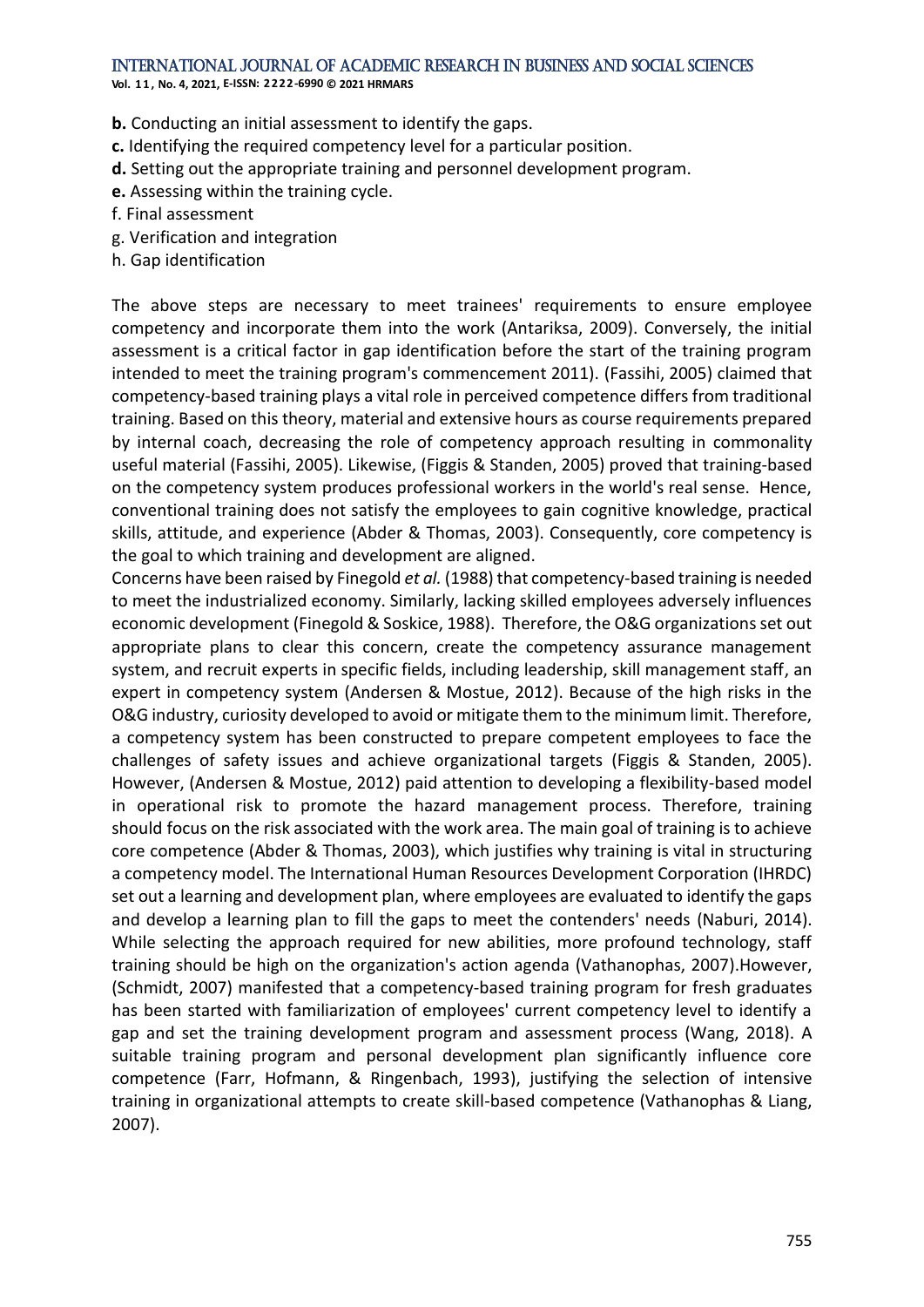**Vol. 1 1 , No. 4, 2021, E-ISSN: 2222-6990 © 2021 HRMARS**

#### **Basic Technical Training**

According to competency specialists in the oil and gas fields, technical training incorporates the plant's classroom and practices [\(Al-Awai et al., 2002;](#page-15-1) [Almatroushi, 2006;](#page-16-3) [Koç, 2017\)](#page-17-6). Based on literature related to technical training in O&G companies, the class training is significant in knowledge acquisition and skills needed before moving to on-job training in the plant [\(Almatroushi, 2006;](#page-16-3) [Arneson, Rothwell, & Naughton, 2013;](#page-16-10) [Naburi, 2014\)](#page-18-4). The contents and material prepared to deliver in the class and on-job tasks should meet the organization's requirements [\(Bosch & Charest, 2009\)](#page-16-11). According to [\(W. J. Rothwell, Graber, James M,Graber,](#page-18-5)  [Jim M, 2010\)](#page-18-5), competency-based training maximizes the performance level among employees. It has been shown that the necessary technical training phase enables fresh employees to realize and identify the process's different features. Although, through the competency model, trainees acknowledge their requirements and practice [\(Lucia &](#page-18-6)  [Lepsinger, 1999\)](#page-18-6), an effective training program can also be negatively affected by the repetition of the contents [\(S. H. Lee & Ming, 1999\)](#page-18-7).

The training program's total duration depends on the developer how swiftly he can match a personal development program (PDP) [\(Al-Awai et al., 2002;](#page-15-1) [Jarossová, 2018;](#page-17-7) [Saadawi & Al](#page-19-9)  [Olama, 2005\)](#page-19-9). Some companies take 2–5 years to join the team and carry full responsibility during work without supervision [\(Almatroushi, 2006;](#page-16-3) [Naburi, 2014;](#page-18-4) [Tarrant et al., 2014\)](#page-19-10). An important subject related to basic technical training in O&G companies is job-related safety and health. Safety, health, and environments are the priority in the O&G industry [\(Henley,](#page-17-8)  [Pinheiro, & Daly, 2011\)](#page-17-8). Several studies have recommended that knowledge acquisition and skills be near behavioral shift and productivity [\(Rouiller, Capt, Dolivo, & De Ribaupierre, 1989;](#page-19-11) [Rouiller & Goldstein, 1993;](#page-19-12) [Xiao, 1996\)](#page-20-2). The trainees' feedback toward the training program helps update and improve the program [\(Al-Awai et al., 2002;](#page-15-1) [Almatroushi, 2006;](#page-16-3) [Koç, 2017\)](#page-17-6). According to [\(Alvarez, Salas, & Garofano, 2004\)](#page-16-12), a training program's design reflects the essential objectives of the personal development plan where the content structure and the material are used [\(Abdullah & Suring, 2011\)](#page-15-3). Improper training design can result in the unfertile transfer of training, as trainees would not have gained proper knowledge and skill [\(Holton III, Bates, & Ruona, 2000;](#page-17-9) [Yasin & Ali, 2016\)](#page-20-3). Recent literature has recommended a design program that matches the trainee job with practical exercises and a similar environment, which will help improve the learning process [\(Rodríguez & Gregory, 2005\)](#page-18-8). However, as part of the competency design, the content should be straightforward and easy to understand [\(Tello Rueda, 2006\)](#page-19-4). [\(Gegenfurtner, 2011\)](#page-17-10) noted that trainees' satisfaction toward training content enhances motivation, resulting in increased training conveyance. Therefore, to boost motivation in a training program, it should be relevant to the trainees' job tasks [\(Gegenfurtner, 2011\)](#page-17-10).

# **On-Job training (OJT)**

On-the-job training (OJT) is a field practice, in which trainees' knowledge acquisition in the class should be fit with the workplace [\(Al-Awai et al., 2002\)](#page-15-1). Trainees learn activities from the trainers and managers through thoroughly observing their work [\(Saeed et al., 2013\)](#page-19-13). Supervision and practical training by skilled pool experts contribute direct support to the workers [\(Matteo, 2019\)](#page-18-1), justifying the importance of job practice on core competence in the competency model. According to [\(Noe, Hollenbeck, Gerhart, & Wright, 2017b\)](#page-18-9), OJT is a standard training method, which should not be a part of the training approach, regardless of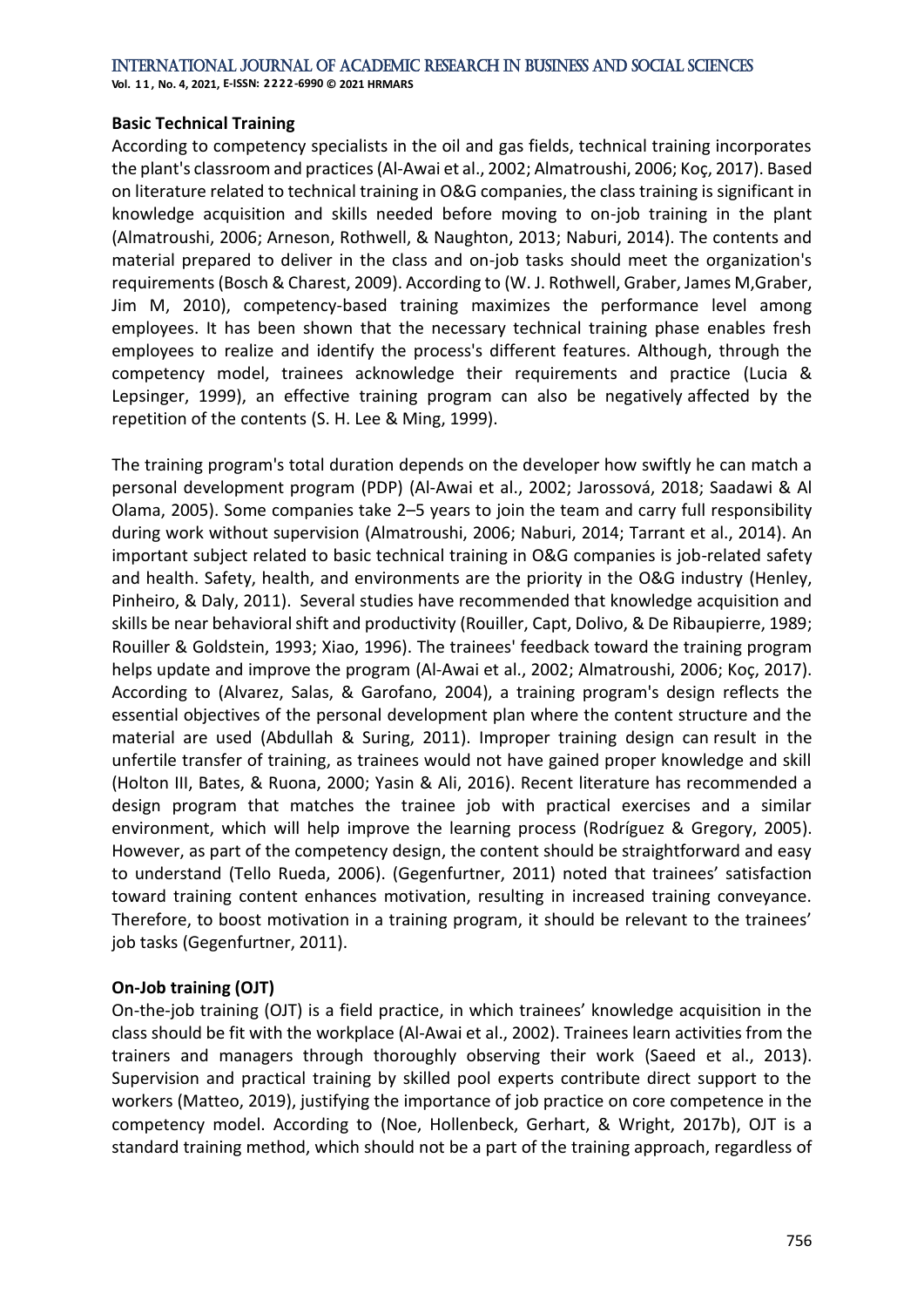**Vol. 1 1 , No. 4, 2021, E-ISSN: 2222-6990 © 2021 HRMARS**

its positive impacts. Alternatively, [\(Anane, 2013\)](#page-16-13) stated that on-job training is a useful method that can improve employees' job performance and competence more than lectures.

The Illinois Department of Human Services [\(Matteo, 2019\)](#page-18-1) points out those OJT activities should be matched with competencies key components attained in the schoolroom. The OJT program is an efficient way to change unemployment into employment and provides accessible abilities and a cost-effective means to local businesses to grow and maintain the workers they needed [\(Van Haitsma et al., 2018\)](#page-19-14). OJT is a productive means for employees, enabling them to improve their abilities they needed in real work conditions [\(Jargons, 2018\)](#page-17-11). Absenteeism of OJT negatively affects employees' core competence, leading to production disruption, damage of assets, and the environment [\(Holton III et al., 2000;](#page-17-9) [Yasin & Ali, 2016\)](#page-20-3). According to the literature relevant to ADNOC petroleum companies, the developers are welleducated about the job description, equipment function, permit to work system, process flow diagram (PFD), a process instrumentation diagram (PID) troubleshooting, emergency response, risks and hazards of plant, firefighting, control system, day-to-day activities, logbook, and drill activities [\(Al-Awai et al., 2002;](#page-15-1) [Matteo, 2019;](#page-18-1) [Saadawi & Al Olama, 2005\)](#page-19-9). One of the essential technical training elements is focusing on risks during the initial startup/shutdown of the factory, malfunction of equipment, control system, permit to work system, and emergency conditions. Consequently, the theoretical and practical training on risk assessment and management is essential in raising the employee's competence [\(Al-Awai](#page-15-1)  [et al., 2002;](#page-15-1) [Capp et al., 2010;](#page-16-5) [Wang, 2018\)](#page-19-7). Additionally, the e-learning system, simulator, videos, external short courses, skills, conducts, and experiences are essential to achieve core competence [\(Naburi, 2014\)](#page-18-4). According to [\(Warwick, 2014\)](#page-19-15), e-learning training supports the individual who searches for gaining knowledge and skills, rather than show off [\(Wilson, 2015\)](#page-20-4). Therefore, training support is a tool that enables the trainees to understand the subject effortlessly and perform their tasks proficiently [\(Walker et al., 2011\)](#page-19-0).

#### **Advance Training**

Advance training is introduced to best performance operators and technician, who show credibility, and reliability, covering all material in efficient manner, and recommended by all staff of skill pool expert , so he nominated for special training in DCS, troubleshooting, vendor training inside and outside , Hazop training, operation procedures , emergency cases , simulator training , if he achieve the advance training and assessment process efficiently , he promoted to high position , the committee of skill pool expert with management recommended him to high position ,( Exon Mobile). However the advance training could be last for 5 years, depend of KPI (key performance indicator who issued monthly by skill pool expert, (Exxon Mobile).

The advance training material

The practical training program has been demonstrated in **Figure 1.**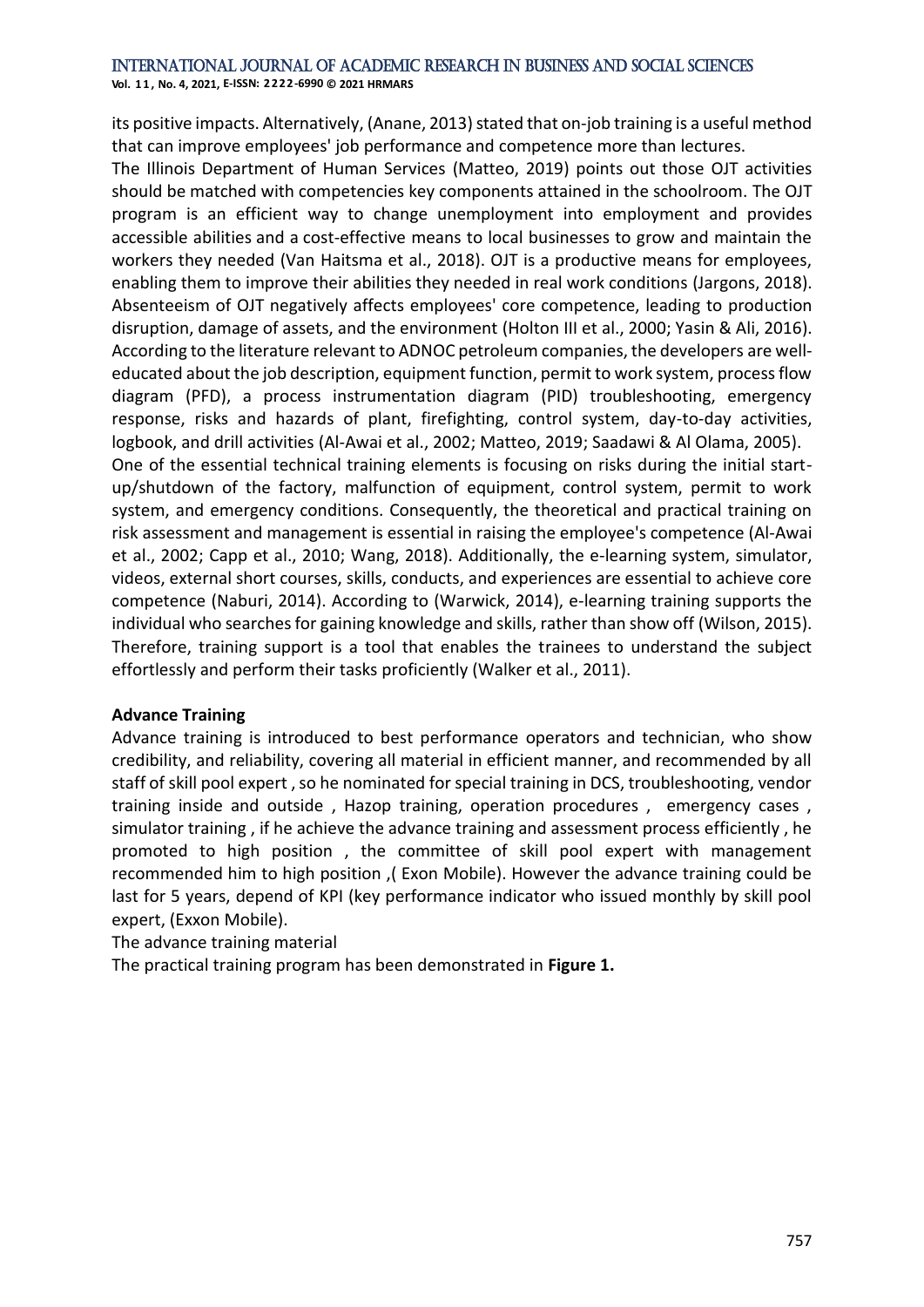

**Figure 1. Effective training program [\(P. D. Walker et al., 2011\)](#page-19-0)**

### **Personal Development Plan (PDP)**

The personal development plan (PDP) is a mandatory process to develop the employees' careers through various learning programs [\(Al-Awai et al., 2002\)](#page-15-1). The PDP is useful for career development as its contents and material are specified [\(Tello Rueda, 2006\)](#page-19-4). [\(Alipour, Salehi,](#page-16-14)  [& Shahnavaz, 2009\)](#page-16-14) stated that the preparation of the quality-training material is a core factor in the success of PDP improved worker's competence [\(Orser, 2001\)](#page-18-10). According to, [\(James L.](#page-17-12)  [Farr, 1993\)](#page-17-12) PDP influences the candidates' performance involving soft skills courses, including communication skills, interpersonal skills, leadership, effective involvement, decision-maker, critical thinking, and fair criticism (Walker, Cammy, Ellis, Seibert, Kelly, 2011). These short courses enhance individuals' morale and encourage the employees to attain core competence (He, 2019) have demonstrated that PDPs should focus on specific works' tasks and device efficient tools to determine the progress. Thus, works' tasks determined by PDP should be completed by the trainee before integration into the established post (Samir, 2002). According to various literature, gaining knowledge, skills, and behavior involves an effective training program to meet training requirements after gap identification. This assurance employee's involvement and job security, which results in higher performance and sustainability, company's productivity, and profitability,

#### *Interpersonal Skills*

Interpersonal skills of trainees are the essential factors of a personal development plan that enhances the behavior and techniques used by an individual to connect virtually with others. Common examples of interpersonal skills are active listening, teamwork, responsibility, dependability, leadership flexibility. The interpersonal courses provide an intermittent period from the start of the training program to the end of the program within 2–5 years, depending on HR policy (Walker et al., 2011). The interpersonal courses motivate the trainees to achieve their organizational goals and acquire core competence [\(Fassihi, 2005\)](#page-17-4). *Effective Communication Skill*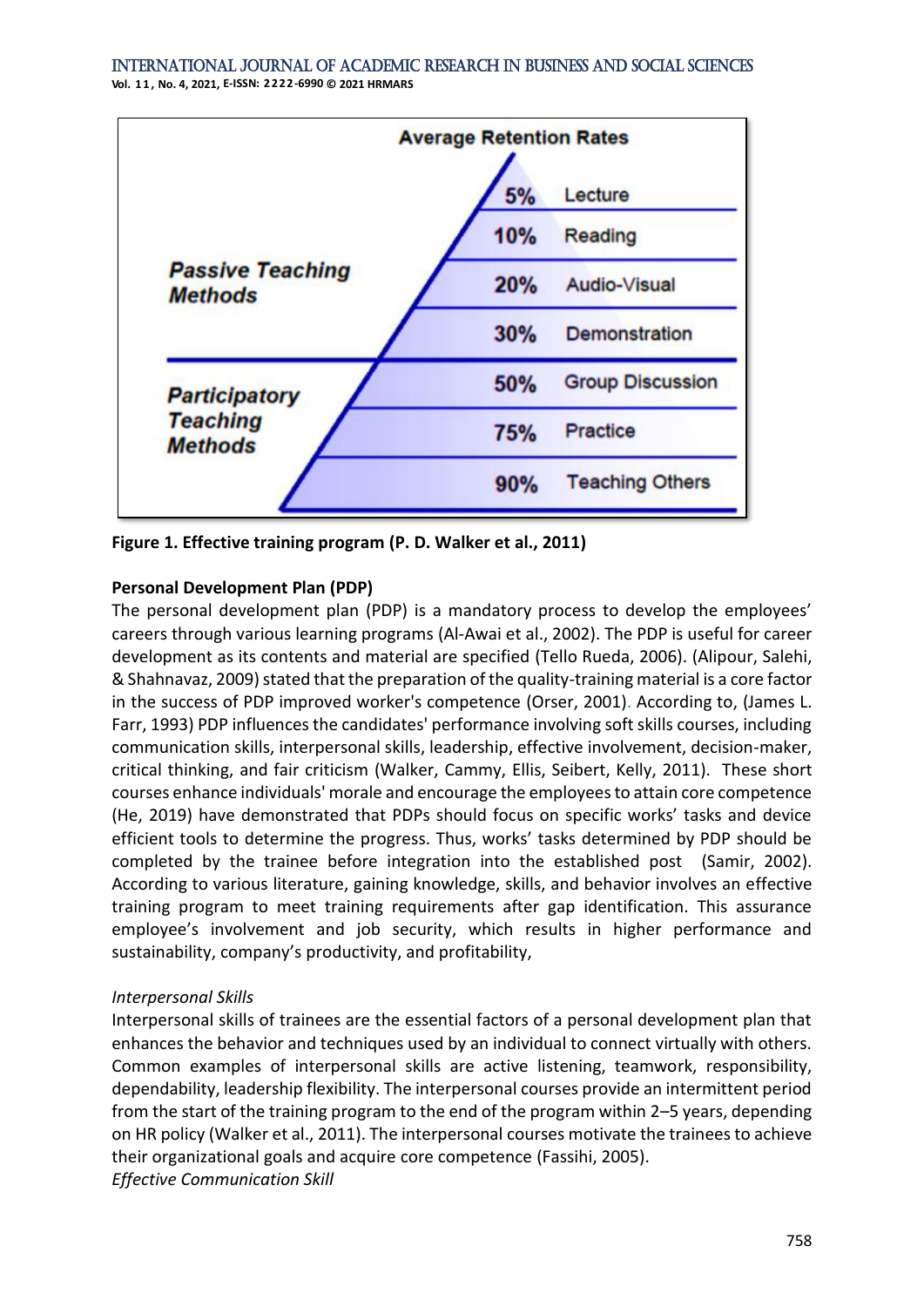(Hamza & Hahn, 2012) stated that useful communication skill in delivering training material is a significant factor in developing a practical training vision or mission and considered one of the main tools in the training's success. There are three tips for practical communication skills, including building trust with participants through effective engagement, covering the whole subject efficiently, and giving significant attention to a participant question. In training, communication skill is a significant element to cover the entire subject, building trust, and pay attention to participants (Hamza & Hahn, 2012).



### **Relevant Theoretical of Proposed Competency Development Framework**

#### **Figure 2. Intensive training related to competent employee** *Quality Assessment*

The recent literature defines the assessment as a regular assessment process and recording employee's performance against work [\(Lawler, 1984\)](#page-17-13) According to [\(Rothwell](#page-18-5) et al., 2010), addressing staff assessment in their organizations and all agreed with the competency model's assessment significance is to identify the gaps requirements and set out the optimum training program. Positive or negative performance assessment feedback is essential for employees to improve their level (Pulakos, Mueller-[Hanson, & O'Leary, 2008](#page-18-11)). However, performance evaluation is a continuous process to ensure individual competence [\(Rothwell](#page-18-5) [et al., 2010\)](#page-18-5). The essential elements of assessments at the early stage of training to identify the gaps in knowledge, skills, and behavior can emerge as the trainee progresses through his competency development program (Samir, 2002). However, once employees learn new skills and apply them to the job, they reviewed to ensure that gaps are filled, updating their competency profiles to fill the gaps [\(Naburi, 2014\)](#page-18-4). One criticism of quality assessment has been manifested by [\(Pignot-Shahov, 2012\)](#page-18-12) tolerance, range of information, radiance appearance impact, lack of experience, and discrimination lead to inadequate assessment or failure of appraisal, which is also known as Psychometric errors [\(Appelbaum et al., 2013\)](#page-16-15). However, other researchers emphasize that self-performance appraisal is another tool that can help and support the multi-rater scheme to decrease psychometric errors.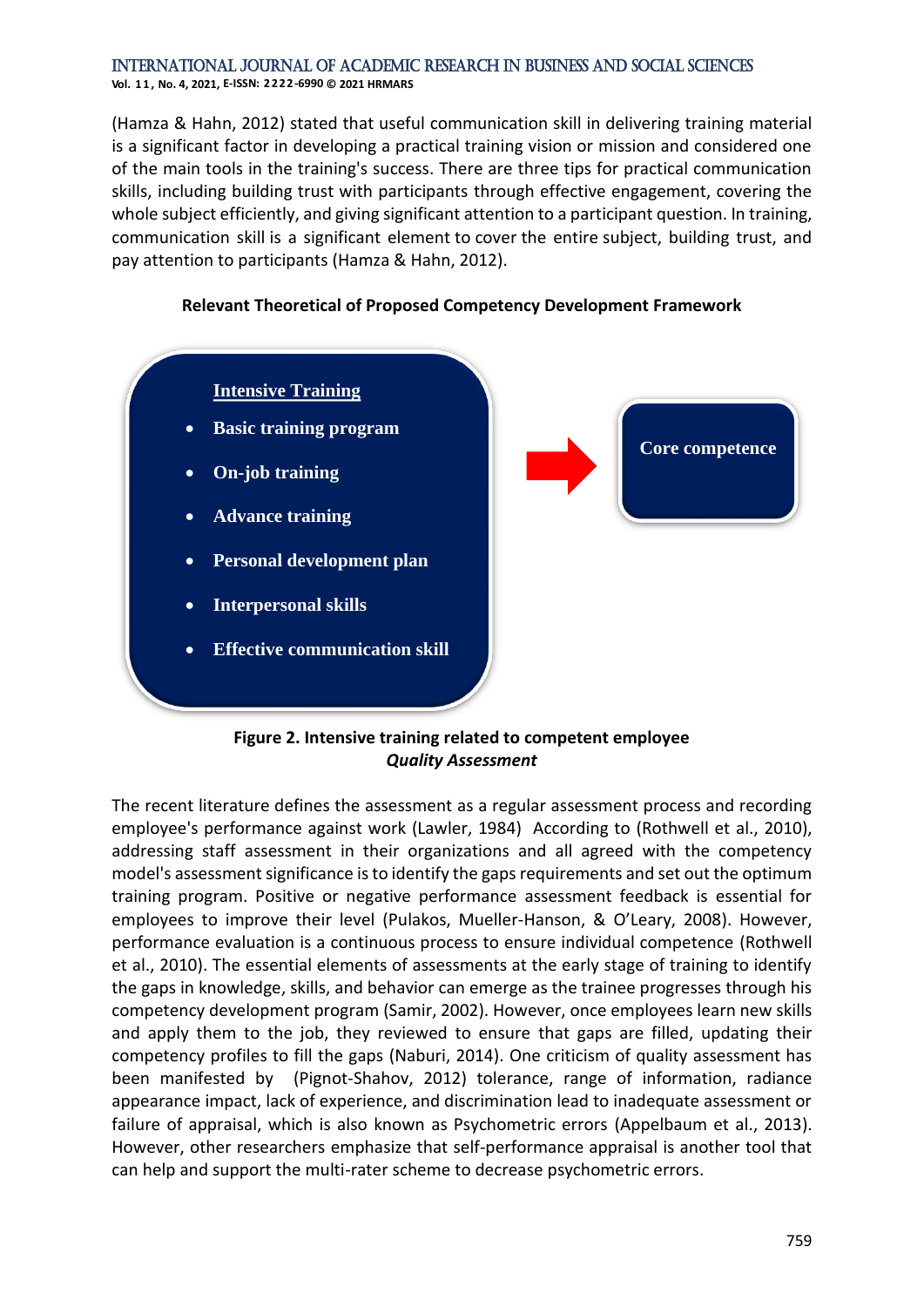**Vol. 1 1 , No. 4, 2021, E-ISSN: 2222-6990 © 2021 HRMARS**

#### **Assessment of Competence**

Assessment is made of the trainee's performance for each process he/she has been trained in. The skilled pool expert will use the activity reports completed by the trainee in making a decision. The assessor can meet the trainee who operates the process along with reviewing the activity reports. For each assessment, the trainee should record the evidence in which he/she agrees with the assessor to be brought forward. This evidence should be listed in a register of supporting evidence assessment results recorded on the checklist. Similarly, in every case, the assessor should complete a feedback report [\(Karami, 2020\)](#page-17-14). The trainees should understand how the process is performed. Both trainees and assessors should use this document to ensure no gap has been left in employees' competency.

Before signing any assessment checklist sheets, the assessor should be confident that the trainee has proved himself in the operation of the process and all the standards and supporting knowledge requirements within various components. Assessment of competence should be done by direct observation, and evidence should be used to approve the assessment process/decision [\(Karami, 2020\)](#page-17-14). Additional evidence sources will be as follows;

- a) Written evidence in the form of activity reports.
- b) It is supporting evidence in the form of additional documentation.
- c) Direct questioning of the trainee to ensure that he/she has a sufficient understanding of the process and its supporting principles.
- d) Witness statements from experienced and competent work colleagues.

Once the assessor is satisfied with the candidate's evidence and confirms his/her competence standards, and knowledge, then signs the appropriate sections.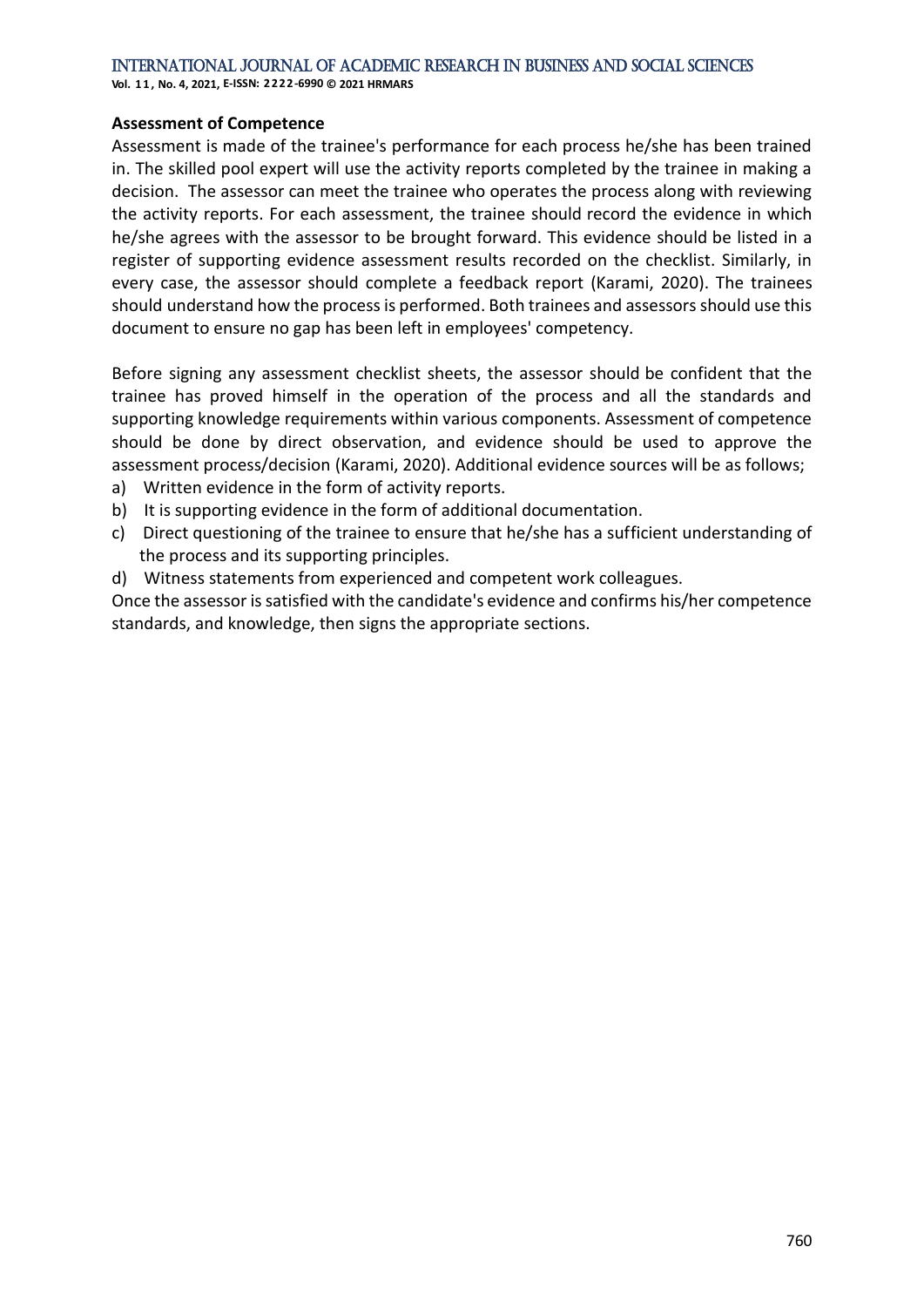

**Figure 3**. Assessment Checklist

#### *Register of Supporting Evidence*

The following document should be used to compile a register of all evidence you wish the assessor to consider in support of your competence. These shreds of evidence include work permits, authorization, written procedures, and code of practice, schedules, and other relevant documents. Copies of supporting evidence documentation should be included in the relevant sections of the 'logbook.' The originals of all such evidence should be stored at the location indicated by the location on your register (Appendix. 3).

#### *Knowledge Assessment Checklist*

In addition to attaining competence in the various processes' tasks, the trainee working with the competency, the team should be satisfied that he understands the principles that support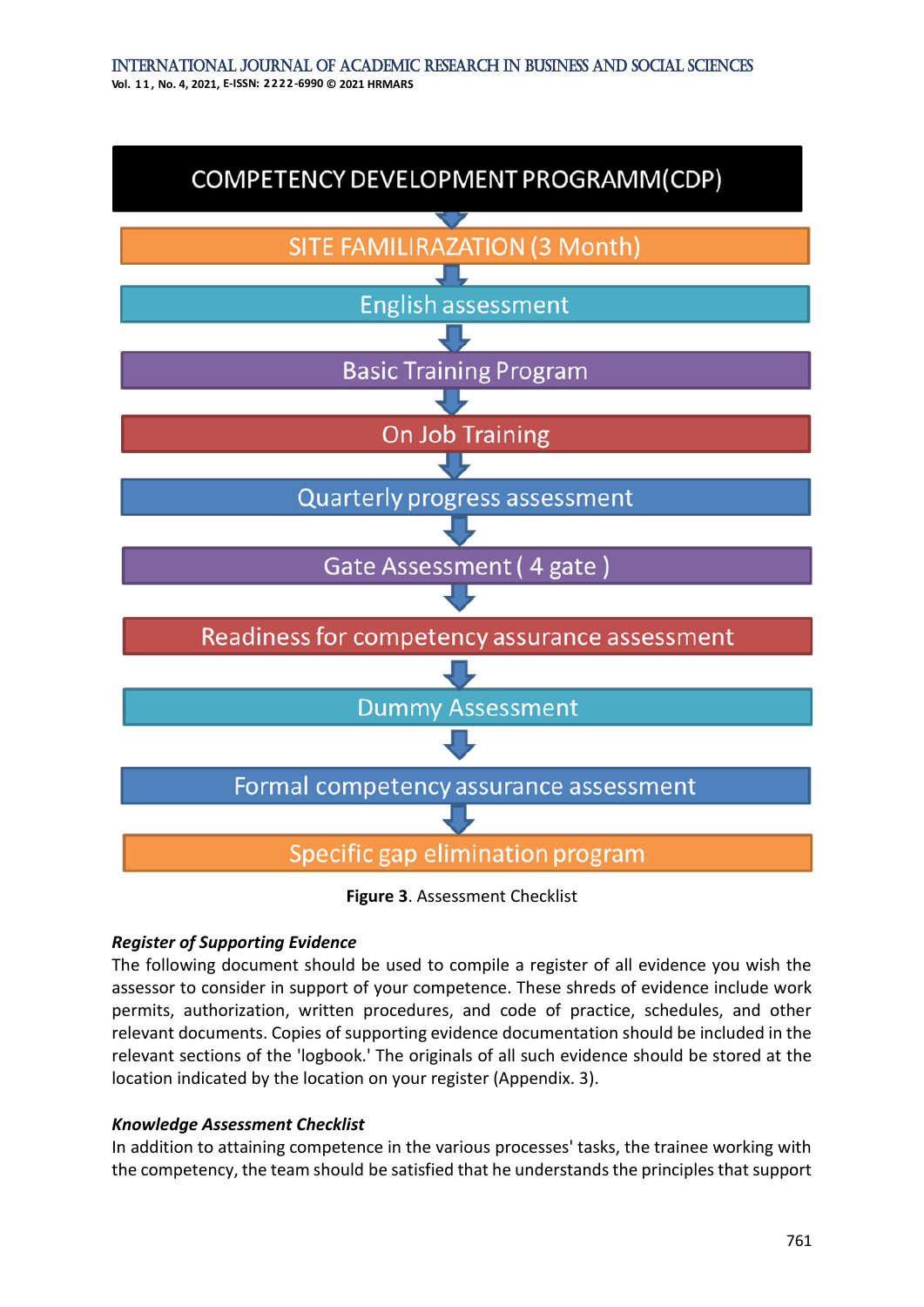**Vol. 1 1 , No. 4, 2021, E-ISSN: 2222-6990 © 2021 HRMARS**

them. The competency expert team should assess knowledge in certain key areas across the standards. He should achieve the following knowledge items, and check each candidate's performance after demonstrating full competence in that area (Appendix 4, Appendix 5). Through the training and assessment process, the trainees know the point of strength or weakness and level of required performance-critical even through a competency management model designed for tracking the employees' development progress level [\(](#page-18-5) Rothwell [et al., 2010\)](#page-18-5). According to [\(Perry, 2006\)](#page-18-13) the personal development training program's strengths and weaknesses can be evaluated as planned objectives for updating the confidence rate [\(Warner, 2009\)](#page-19-16). According to previous literature, inadequate assessment refers to the employer's aim rather than employees' needs (Bates, 2014).The literature points out that the assessment method is all-inclusive and should cover all competency-based training assignments [\(Al Matroushi, 2004\)](#page-15-4)

An accurate assessment is a function of a competency framework that measures all significant dimensions of the program [\(Leuro & Kruger, 2014\)](#page-18-14). The skilled pool expert offers trainees generous support to overcome any difficulties. According to the competency program, the trainee-supporting tools include an e-learning system, CBT, a simulation system, and external training [\(Saadawi & Al Olama, 2005\)](#page-19-9)

#### *Performance Criteria*

Performance-based competency standards are used to enhance the training and development of a competent coach [\(Lo, Macky, & Pio, 2015\)](#page-18-15).The aptitude of each element's performance level can be expressed in its four levels, including awareness, knowledge, skill, and mastery. Measuring competencies is a critical element of evaluating the trainees' performance to define the job specification and determine the required competencies. According to [\(Howland & Moore, 2002\)](#page-17-15) competency can be measured in terms of awareness, knowledge, skill, and mastery. Thus, the performance estimation is a reply to any queries related to the required assignments, which evaluate the trainee's levels .[\(Borch & Kjerstad,](#page-16-16)  [2018\)](#page-16-16)



*Figure 4: Training and assessment method [\(Almatroushi, 2006\)](#page-16-3)*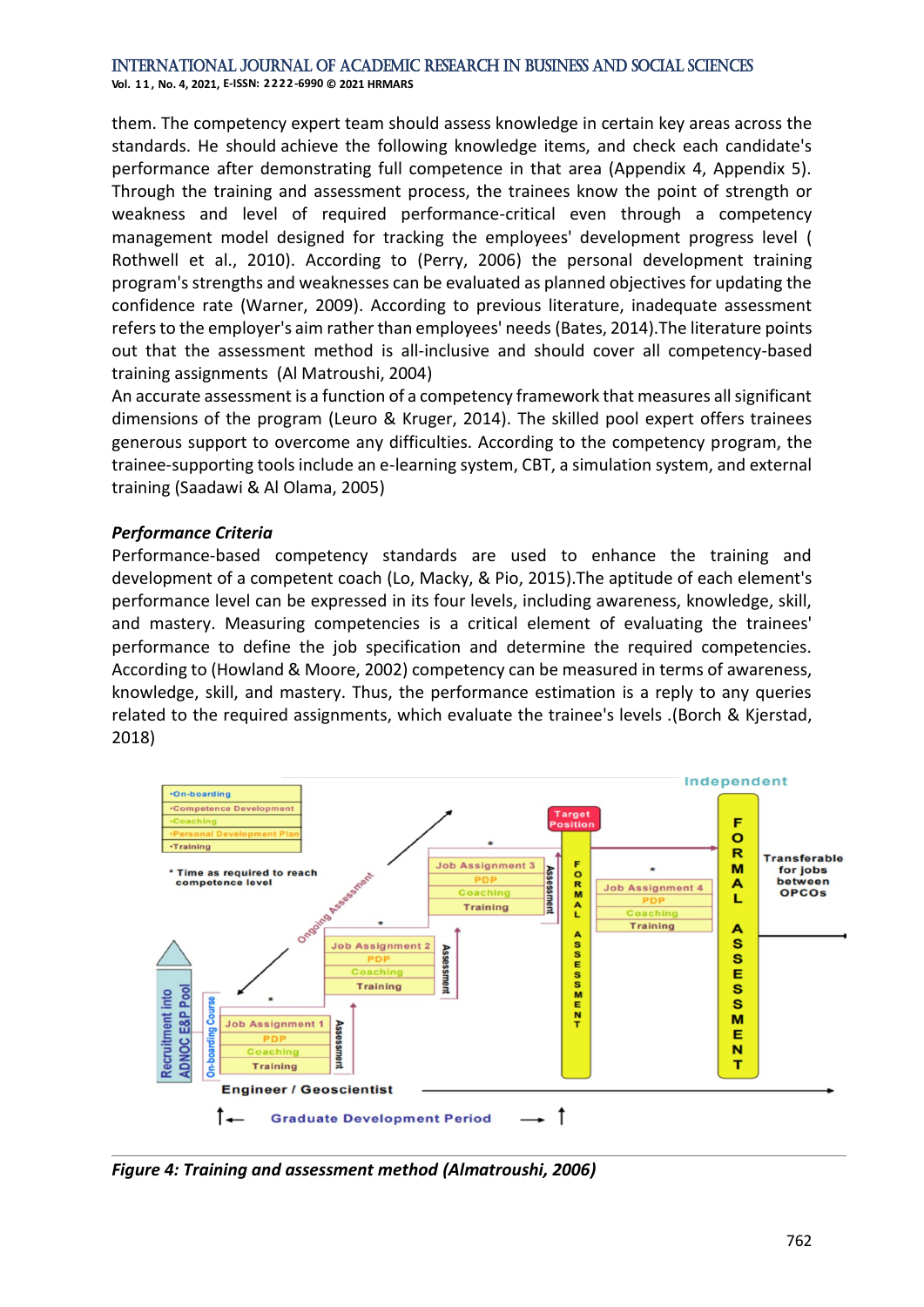**Vol. 1 1 , No. 4, 2021, E-ISSN: 2222-6990 © 2021 HRMARS**

#### *Competence Software (CS)*

Recently, most of the companies assessed internet-based competence software, which is designed to meet the needs of the O&G industry. Alternatively, the old assessment methods are typically paper tests using pen and interviews [\(Pulakos et al., 2008\)](#page-18-11). Referring to the recent literature, assessment quality is a vital tool to control various activities, including managing workforce competency, audits, monitoring performances, operating activities, training evaluation, and E-learning management [.Naburi](#page-18-4) (2014) [Omar, Al Hosani, & Moore](#page-18-16) [\(2008\)](#page-18-16)

#### *Dummy Assessment (DS)*

Although [\(Omar et al., 2008\)](#page-18-16) conduct dummy assessments one-month before the official competency assurance (CA) verification, DS's primary purpose is to prepare the trainee for the final verification test. The assessment is conducted by the discipline instructor and line supervisor relevant to the post-job audit form (PJAF) (Samir, 2002). The dummy assessment has roughly the same questions in the content as given by an external verifier. The questions cover the contents of both essential pieces of training and OJT tasks. The simulated assessment evaluates technical ability and knowledge and simulates the atmosphere for actual assessment with the external verifier

#### *Final Assessment*

The final assessment is a scale for trainee future; to join an organization or go back home [\(Howland & Moore, 2002\)](#page-17-15) noted that final assessment is a decisive step since it is correlated with the required core competency of the personal development program, covering the last stage of the training cycle including troubleshooting, start-up/shut down activities, emergency events, safety, fire, equipment malfunctioning. The final assessment is conducted before external verification in which the future work of the trainee is determined (Bain [et al.,](#page-16-17)  [2019\)](#page-16-17). As claimed by competency experts, employee competence comes under crucial performance indicators [\(Rothwell, Arneson, & Naughton, 2013\)](#page-18-17) noted that the employee's competence is estimated against organizations' implementation principles. Nevertheless, various estimates should be considered while implementing the competency model.

#### *Verification Process*

The verification process (VP) is intended to verify the quality assurance of the candidates' knowledge acquisition and skills aligned with international authorities of accreditation and certification [\(Almatroushi, 2006;](#page-16-3) [Naburi, 2014\)](#page-18-4). The internal verifier (IV) and external verifier (EV), who monitor consistency and quality assessment activities, conduct the verification process. In qualitative assessment, IVs' primary responsibility is how the assessment activities are applied in the sector related to the EV's satisfaction. Most of the companies performing the verification process (IV, EV) should be accredited and integrated into the plant. The IVs should know and experience in the facilities [\(Almatroushi, 2006\)](#page-16-3) [\(Naburi, 2014\)](#page-18-4)

# *Specific Gap Elimination Program*

It has been demonstrated that knowledge gaps during the assessment were cleared proved where trainees had not explained particular tasks, as they did not get a chance when they were being supervised [\(Taber & McGarr, 2013\)](#page-19-17). According to a competency specialist, as long as a competency gap is determined after the essential evaluation, the employee should be offered assessment and reappraisal chances. Chances for evolution include on-job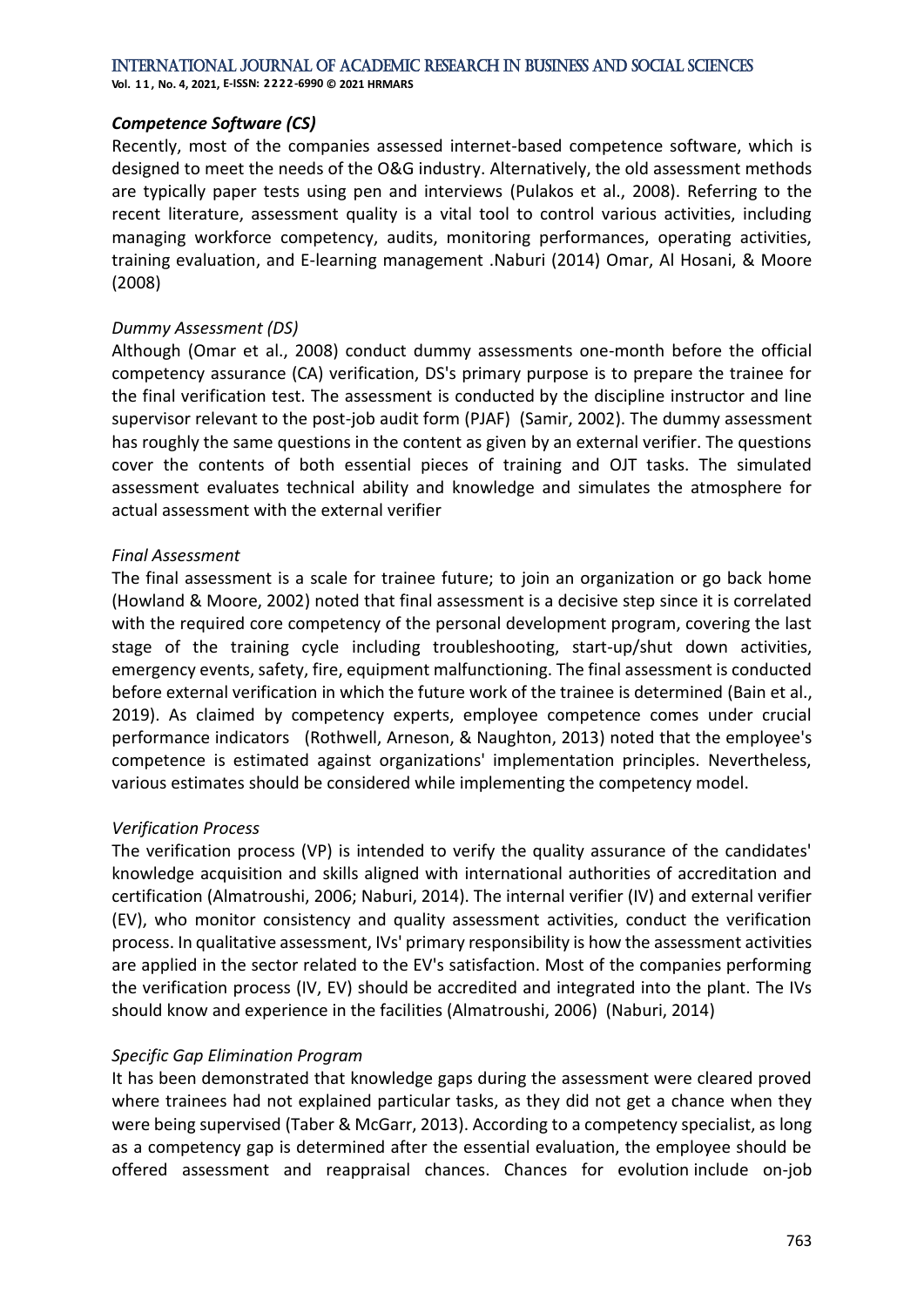experience, schoolroom coaching, application, computer-based framework, and handson/simulator actions. A policy and timeline for appraising the employee should be documented [\(Almatroushi, 2006\)](#page-16-3). Upon completion of IDP/CA campaigns, each candidate identified gaps scored less than 100%, converted into a program known as the Specific Gap Elimination Program (SGEP), which has a period and responsibilities gap elimination.



### **Relevant Theoretical of Proposed Competency Development Model**

**Figure 5. Relationship of quality assessment and competent employee**

# **Benefits to Yemeni Workers**

Employees know the standards expected of them and their achievements, training are recorded, and recognised, in addition their performance can be compared to KPI of international companies[\(Al-Awai, 2002\)](#page-15-5)

The employees achieve a sense of security in running the job, and improve moral emanating from sense competency and recognition of that competency by their supervisors and peers [\(Almatroushi, 2006;](#page-16-3) Noe [et al., 2017a\)](#page-18-18)

# **Finding**

The summary of the regression results shows that four sub-dimensions of intensive training, quality assessment, motivation, and skill pool expert explained 23.9 percent of the variance in the dependent variable (core competence), but the results of the ANOVA analysis to test the significance of the regression show that the value of significant is zero, which is less than 0.01. As a result, the null hypothesis is dismissed and the alternative hypothesis is accepted; so the independent variables have an effect on the dependent variable, even if the independent variable can estimate the dependent variable, on the other hand, the coefficient analysis reveals that intensive training [b=0.042, t=0.588, p0.05] and motivation [b=0.570, t=9.601, p0.05] have important effects on core competences, according to the coefficient study. However, several dimensions, such as quality assessment [b=0.055, t=0.734, p>0.05] and skill pool expert [b=0.079, t=1.044, p0.05], showed no correlation with core competence.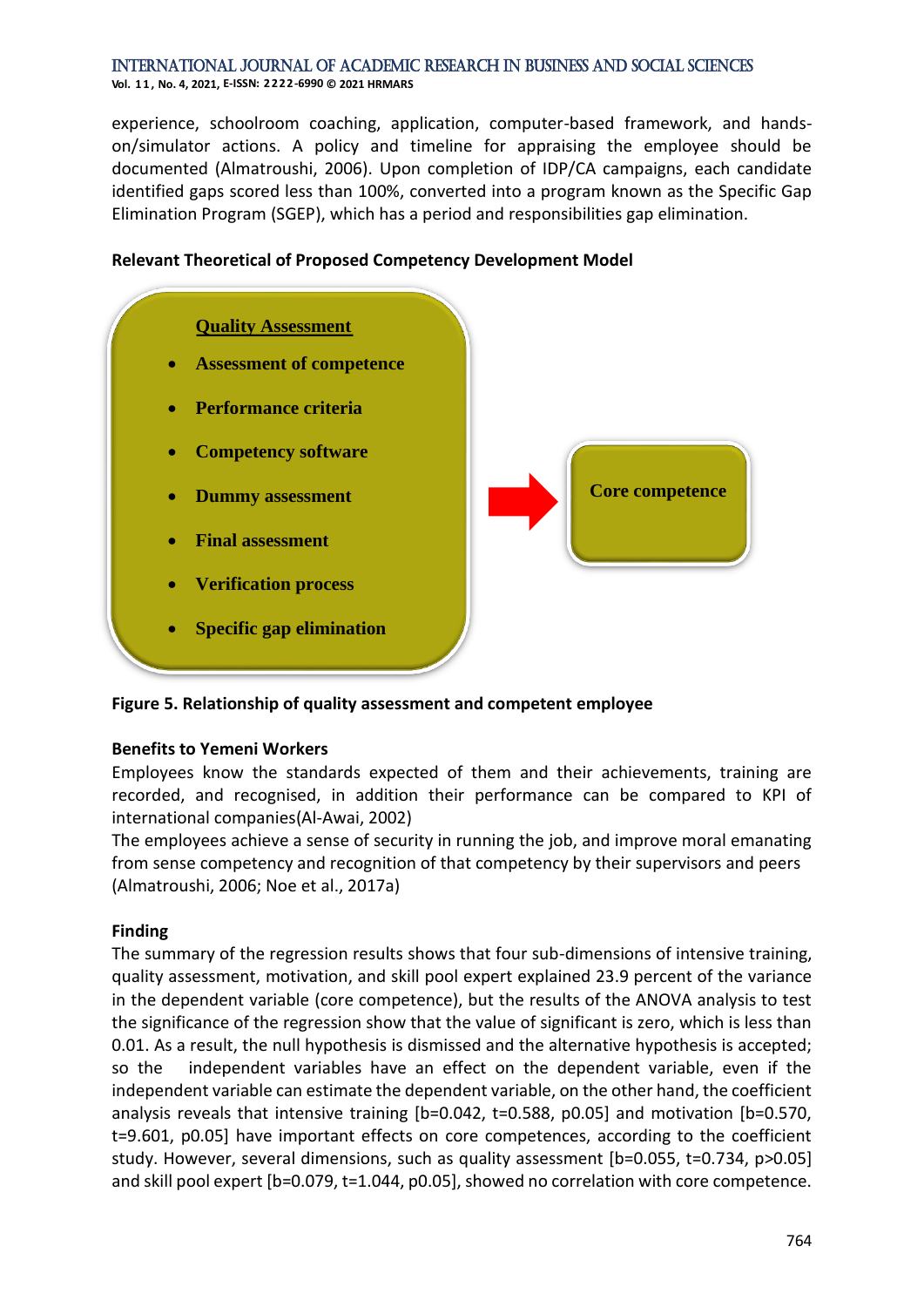| <b>Dependent</b>   | Independent                  | $\mathbf R$ | $\mathsf{R}$  | F      | Sig. | B        | t        | Sig. |
|--------------------|------------------------------|-------------|---------------|--------|------|----------|----------|------|
| <b>Factor</b>      |                              |             | <b>Square</b> |        | F    |          |          |      |
| Core<br>Competence | Intensive<br><b>Training</b> | .488a       | .239          | 27.016 | 0.00 | 0.042    | 0.588    | 0.00 |
|                    | Quality<br>Assessment        |             |               |        |      | $-0.055$ | $-0.734$ | .464 |
|                    | Motivation                   |             |               |        |      | 0.570    | 9.601    | .000 |
|                    | <b>SPE</b>                   |             |               |        |      | 0.079    | $-1.044$ | .297 |

#### **Table 3. Multiple Regression Result**

### **Conclusion**

In the oil and gas sector, the need for competent employees continues to be perceived. The implementation of competency-based models is a tool for developing competent workers. The methodology leverages the five primary factors influence the core competence as outlined by industrial literature and preliminary study that intensive training, quality assessment, are playing a significant role to achieve a successful competency model and competent employees. The study recommend examining the role of disciplinary action against employees who fails more than 3 times in final assessment and verification and recommend manpower development specialist to study the social status of individual failed employees

Furthermore, the current study defined the factors that render the competency model proficient in trainees' perspectives.

#### **References**

- <span id="page-15-2"></span>Abder, C. H., & Thomas, B. D. (2003). *Competency Systems-A Task Based Learning and Development Method.* Paper presented at the SPE Latin American and Caribbean Petroleum Engineering Conference.
- <span id="page-15-3"></span>Abdullah, D., & Suring, J. C. (2011). *The relationship between motivation to transfer, training design, transfer climate and transfer of training.* Paper presented at the International Conference on E-business, Management and Economics, Dubai, United Arab Emirates.
- <span id="page-15-1"></span>Al-Awai, S., Samir, O., & Binthabet, H. A. (2002). *ADMA-OPCO Operational Approach for Competency Assurance.* Paper presented at the Abu Dhabi International Petroleum Exhibition and Conference.
- <span id="page-15-5"></span>Al-Awai S, S. O., Binthabet, H. A. (2002). *ADMA-OPCO Operational Approach for Competency Assurance.* Paper presented at the Abu Dhabi International Petroleum Exhibition and Conference.
- <span id="page-15-0"></span>Al-Marri, W., Al-Habaibeh, A., & Watkins, M. (2018). An investigation into domestic energy consumption behaviour and public awareness of renewable energy in Qatar. *Sustainable cities and society, 41*, 639-646.

doi: https://doi.org/10.1016/j.scs.2018.06.024

<span id="page-15-4"></span>Al Matroushi, S. (2004). *Development of a competent workforce for the oil and gas sector.* Paper presented at the Abu Dhabi International Conference and Exhibition.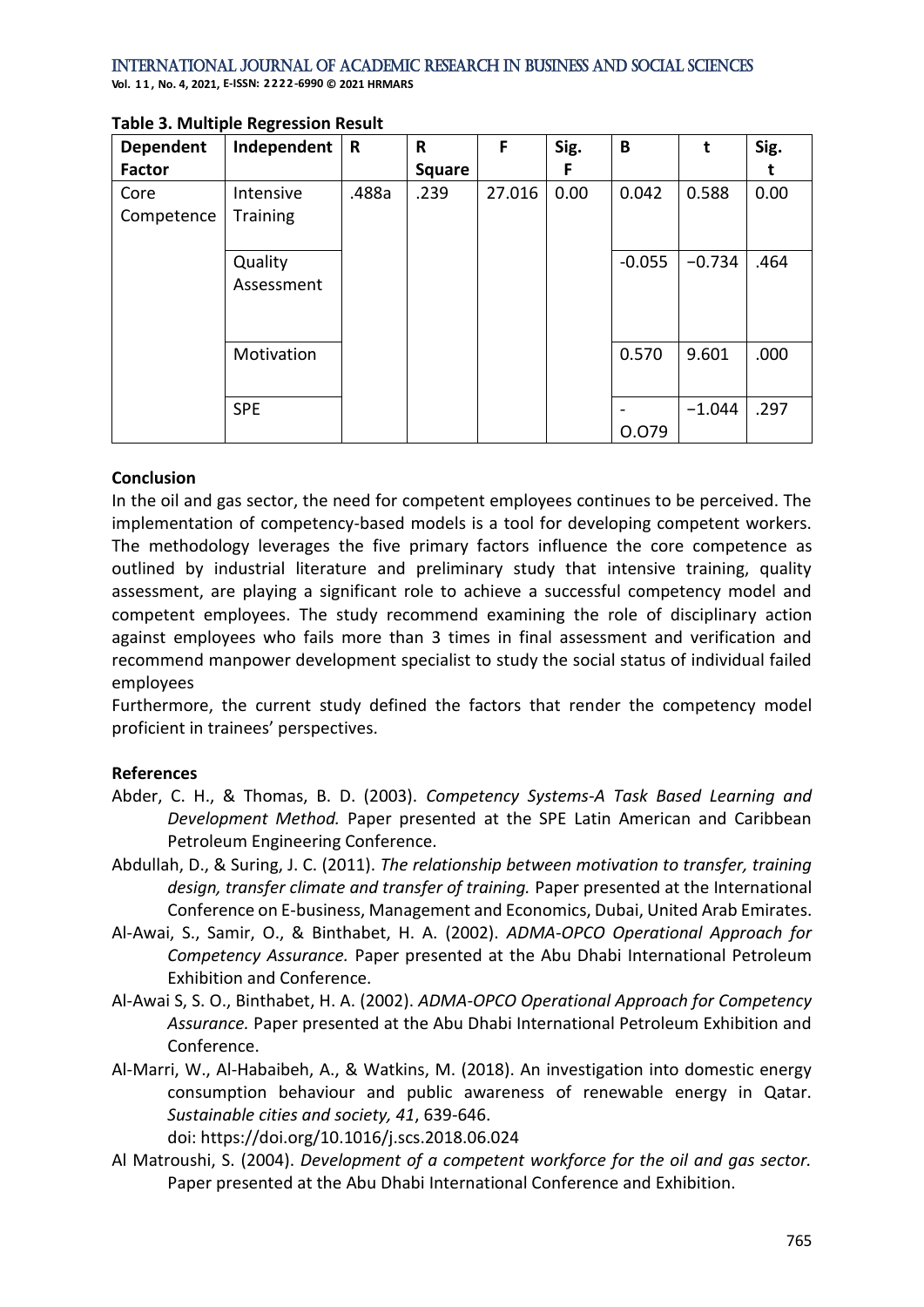**Vol. 1 1 , No. 4, 2021, E-ISSN: 2222-6990 © 2021 HRMARS**

- <span id="page-16-2"></span>Ali, M. M., Zhao, H., Li, Z., Ahmed, O., Alfasatleh, I., & Maglas, N. N. (2020). The impact of the oil and gas industry on NORMs of groundwater and their annual effective dose in Ma'rib, central Yemen. *Acta Geophysica, 68*(5), 1421-1431. doi: doi:10.1007/s11600- 020-00482-5
- <span id="page-16-14"></span>Alipour, M., Salehi, M., & Shahnavaz, A. (2009). A study of on the job training effectiveness: Empirical evidence of Iran. *International journal of business and management, 4*(11), 63-68.
- <span id="page-16-3"></span>Almatroushi, S. R. (2006). *The Road to a Competent and Motivated Workforce.* Paper presented at the Abu Dhabi International Petroleum Exhibition and Conference.
- <span id="page-16-12"></span>Alvarez, K., Salas, E., & Garofano, C. M. (2004). An integrated model of training evaluation and effectiveness. *Human resource development Review, 3*(4), 385-416.
- <span id="page-16-13"></span>Anane, C. A. (2013). Competency based training: Quality delivery for technical and vocational education and training (TVET) institutions. *Educational research international, 2*(2), 117-127.
- <span id="page-16-8"></span>Andersen, S., & Mostue, B. A. (2012). Risk analysis and risk management approaches applied to the petroleum industry and their applicability to IO concepts. *Safety Science, 50*(10), 2010-2019. doi: https://doi.org/10.1016/j.ssci.2011.07.016
- <span id="page-16-7"></span>Antariksa, Y. (2009). Managing Strategy, Career and Mindset: Salamadani Pustaka Semesta, Bandung.
- <span id="page-16-15"></span>Appelbaum, S. H., Louis, D., Makarenko, D., Saluja, J., Meleshko, O., & Kulbashian, S. (2013). Participation in decision making: a case study of job satisfaction and commitment (part one). *Industrial and commercial training*.
- <span id="page-16-10"></span>Arneson, J., Rothwell, W. J., & Naughton, J. (2013). Training and development competencies redefined to create competitive advantage. *T and D, 67*(1), 42-47.
- <span id="page-16-1"></span>Aven, T. (2016). Ignoring scenarios in risk assessments: Understanding the issue and improving current practice. *Reliability Engineering & System Safety, 145*, 215-220. doi: https://doi.org/10.1016/j.ress.2015.08.012
- <span id="page-16-17"></span>Bain, K., Landman, M., Frost, K., Raphael-Leff, J., & Baradon, T. (2019). Lay counselors: thoughts on the crossing of ecological frameworks and the use of lay counselors in the scale up of early infant mental health interventions. *Infant Mental Health Journal, 40*(6), 889-905.
- <span id="page-16-6"></span>Blanchard, O. (2006). European unemployment: the evolution of facts and ideas. *Economic policy, 21*(45), 6-59.
- <span id="page-16-16"></span>Borch, O. J., & Kjerstad, N. (2018). The offshore oil and gas operations in ice infested water: resource configuration and operational process management *Sustainable shipping in a changing Arctic* (pp. 401-425): Springer.
- <span id="page-16-11"></span>Bosch, G., & Charest, J. (2009). *Vocational training: international perspectives*: Routledge.
- <span id="page-16-5"></span>Capp, F. W., Lazarewicz, M. L., & Rojas, H. A. (2010). Methods and systems for intentionally isolating distributed power generation sources: Google Patents.
- <span id="page-16-4"></span>Connor, J. (2014). *Evolution of the nature and application of competence in the learning and development of oil and gas industry personnel.* Paper presented at the IPTC, International Petroleum Technology Conference, Kuala Lumpur, Malaysia, .
- <span id="page-16-9"></span><span id="page-16-0"></span>Connor, J., Mark, Casey, Karen, Eddon, . (2014). *Evolution of the nature and application of competence in the learning and development of oil and gas industry personnel.* Paper presented at the International Petroleum Technology Conference.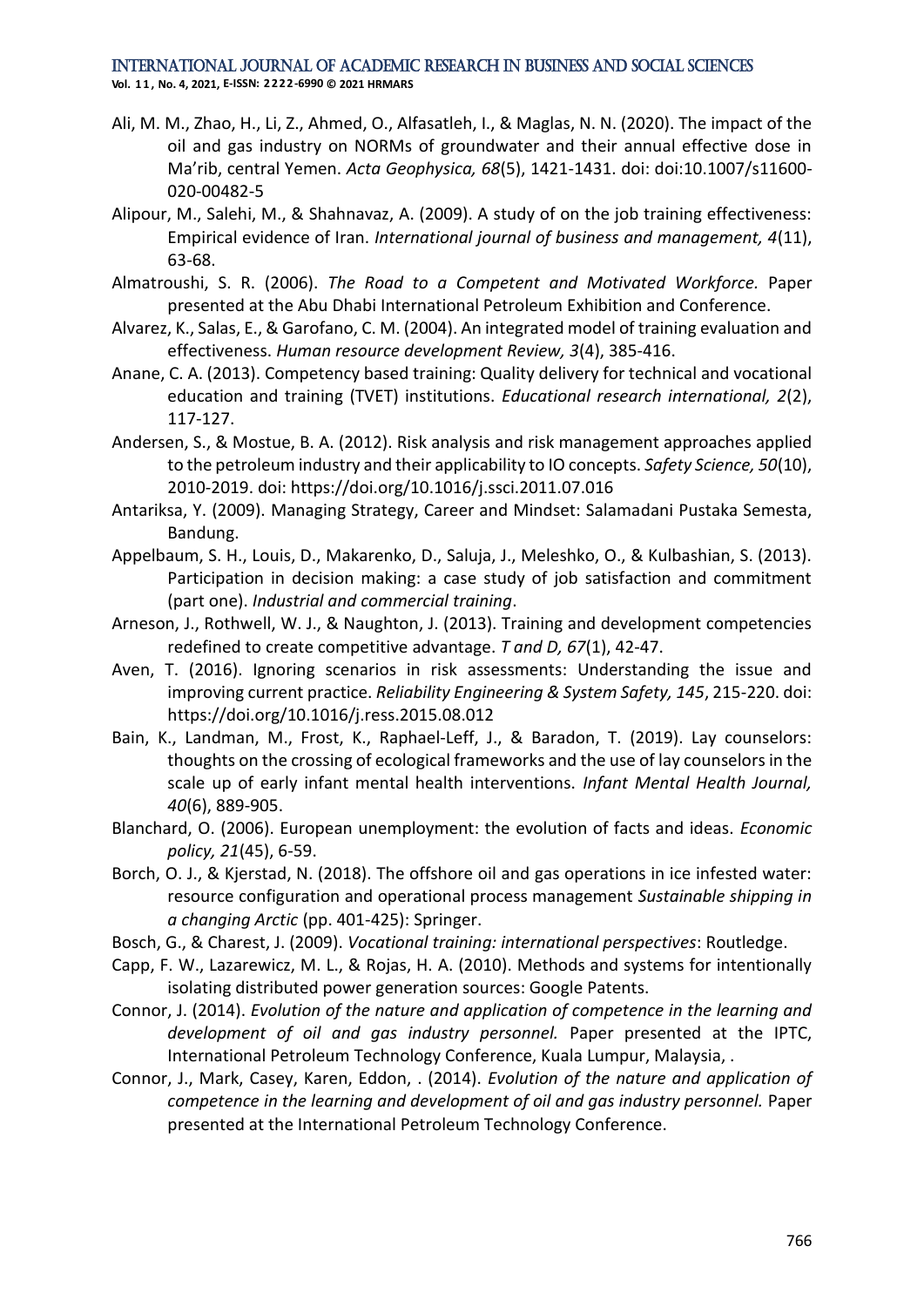**Vol. 1 1 , No. 4, 2021, E-ISSN: 2222-6990 © 2021 HRMARS**

- Farr, J. L., Hofmann, D. A., & Ringenbach, K. L. (1993). Goal orientation and action control theory: Implications for industrial and organizational psychology. *International review of industrial and organizational psychology, 8*(2), 193-232.
- <span id="page-17-4"></span>Fassihi, M. R. (2005). *Competency-Based Training and Development.* Paper presented at the SPE Annual Technical Conference and Exhibition.
- <span id="page-17-3"></span>Figgis, J., & Standen, A. (2005). *Training skilled workers: Lessons from the oil and gas industry* (N. C. f. V. E. R. A. 311 Ed.): NCVER,National Centre for Vocational Education Research
- https://ncver.edu.au/research-and-statistics/publications/all-publications/training-skilledworkers-lessons-from-the-oil-and-gas-industry.
- <span id="page-17-5"></span>Finegold, D., & Soskice, D. (1988). The failure of training in Britain: analysis and prescription. *Oxford review of economic policy, 4*(3), 21-53.
- <span id="page-17-10"></span>Gegenfurtner, A. (2011). Motivation and transfer in professional training: A meta-analysis of the moderating effects of knowledge type, instruction, and assessment conditions. *Educational Research Review, 6*(3), 153-168.
- <span id="page-17-2"></span>Hashim, A. S., Ahmad, W. F. W., & Rohiza, A. (2010). *A study of design principles and requirements for the m-learning application development.* Paper presented at the 2010 International Conference on User Science and Engineering (i-USEr).
- <span id="page-17-8"></span>Henley, A., Pinheiro, A., & Daly, D. (2011). Implementing HES&S training in the oil & gas industry: a brief overview. *Occupational health & safety (Waco, Tex.), 80*(7), 84, 87.
- <span id="page-17-9"></span>Holton III, E. F., Bates, R. A., & Ruona, W. E. (2000). Development of a generalized learning transfer system inventory. *Human Resource Development Quarterly, 11*(4), 333-360.
- <span id="page-17-15"></span>Howland, J. L., & Moore, J. L. (2002). Student perceptions as distance learners in Internetbased courses. *Distance education, 23*(2), 183-195. doi: https://doi.org/10.1080/0158791022000009196
- <span id="page-17-12"></span>James L. Farr, D. A. H., David A Hofmann, Kathleen L. Ringenbach. (1993). International Review of Industrial and Organizational Psycology. *Researchgate, 8*(University of North Carolina at Chapel Hill, university of Manchester Institute of Science and Technology,UK , John Wiley & Sons), 24.
- <span id="page-17-11"></span>Jargons, B. (2018). Job Satisfaction. *Retrieved Dec, 6*, 2018.
- <span id="page-17-7"></span>Jarossová, M. A. (2018). Attitudes and selected buying behaviour of Slovak consumers related to functional foods-preliminary research. *Towaroznawcze problemy jakości*(1), 42-50.
- <span id="page-17-0"></span>Jones|, V. (2015). Tackling the Skills Shortage Challenge in the Oil, Gas Industry. *Rigzone Staff|Friday; University of Houston Energy (UH Energy).* Retrieved https://www.rigzone.com/news/oil\_gas/a/138175/tackling\_the\_skills\_shortage\_chal lenge in the oil gas industry/
- <span id="page-17-14"></span>Karami, M., Samimi, Amir, Ja'fari, Mahsa. (2020). Necessity to Study of Risk Management in Oil and Gas Industries (Case Study: Oil Projects). *Progress in Chemical and Biochemical Research*, 239-243. doi: 10.33945/SAMI/PCBR.2020.3.6
- <span id="page-17-1"></span>Kedzierski, B. A. (2016). Royal Dutch Shell's Journey to Strategic Competence Management. *Journal of Petroleum Technology, 68*(01), 46-51. doi: https://doi.org/10.2118/0116- 0046-JPT
- <span id="page-17-6"></span>Koç, M. (2017). Learning analytics of student participation and achievement in online distance education: A structural equation modeling. *Educational Sciences: Theory & Practice, 17*(6).
- <span id="page-17-13"></span>Lawler, E. E., Mohrman, Allan M, Resnick, Susan M. (1984). Performance appraisal revisited. *Organizational dynamics, 13(1),* , 20-35. doi: doi.org/10.1016/0090-2616(84)90029-9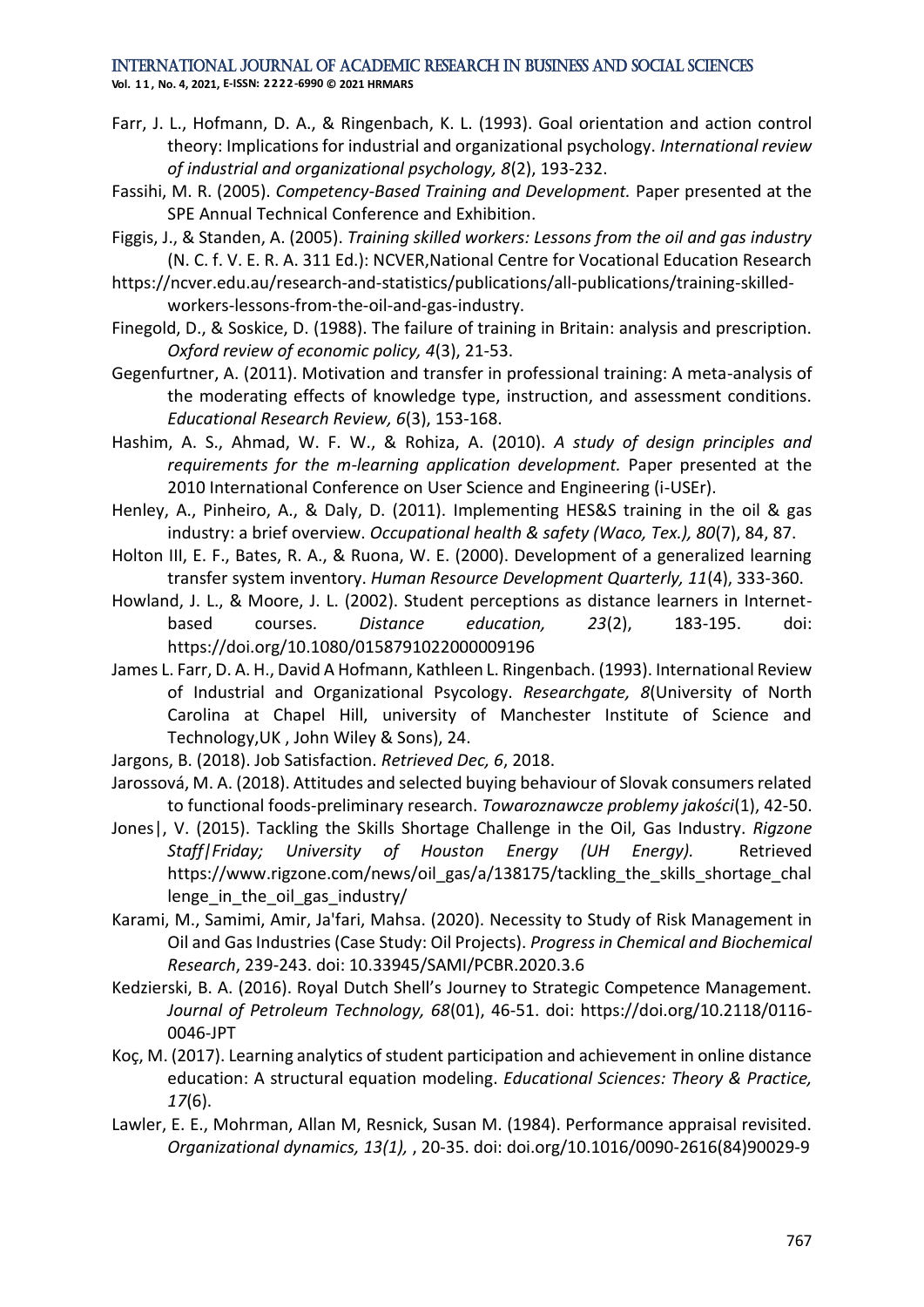**Vol. 1 1 , No. 4, 2021, E-ISSN: 2222-6990 © 2021 HRMARS**

- <span id="page-18-3"></span>Lee, P., Allen, K., & Daly, M. (2012). A 'Communication and Patient Safety'training programme for all healthcare staff: can it make a difference? *BMJ Quality & Safety, 21*(1), 84-88.
- <span id="page-18-7"></span>Lee, S. H., & Ming, J. A. (1999). Effective reaction evaluation in evaluating training programs. Purposes and dimension classification. *Performance Improvement, 38*(8), 32-39.
- <span id="page-18-0"></span>Leopold, T. A., Ratcheva, V., & Zahidi, S. (2017). The future of jobs and skills in Middle East and North Africa: Preparing the region for fourth industrial revolution. *World Economic Forum.* Retrieved http://hdl.voced.edu.au/10707/438010.
- <span id="page-18-14"></span>Leuro, J., & Kruger, T. (2014). *Demonstrating the Competence of the Workforce.* Paper presented at the IPTC 2014: International Petroleum Technology Conference.
- <span id="page-18-15"></span>Lo, K., Macky, K., & Pio, E. (2015). The HR competency requirements for strategic and functional HR practitioners. *The International Journal of Human Resource Management, 26*(18), 2308-2328.

doi: https://doi.org/10.1080/09585192.2015.1021827

- <span id="page-18-6"></span>Lucia, A. D., & Lepsinger, R. (1999). Competency Models: Pinpointing critical success factors in organizations. *San Francisco: lossey-Bass/Pfeffer*.
- <span id="page-18-1"></span>Matteo, A. (2019). *Use of Ontologies and Business Process Management Systems to Measure the "Knowledge Fit" of an Organisation.* Budapesti Corvinus Egyetem.
- <span id="page-18-2"></span>McKinley, T., & Huebner, C. (2018). Extractive Industries and Consumption Linkages to Enhance Industrialisation.
- <span id="page-18-4"></span>Naburi, E. G. (2014). *RECRUITMENT PROCESS AND THE PERFORMANCE OF TANZANIA PETROLEUM DEVELOPMENT CORPORATION.* mzumbe.
- <span id="page-18-18"></span>Noe, R. A., Hollenbeck, J. R., Gerhart, B., & Wright, P. M. (2017a). *Human resource management: Gaining a competitive advantage* (5 ed.): McGraw-Hill Education New York, NY; https://tr1lib.org/book/5311179/322385.
- <span id="page-18-9"></span>Noe, R. A., Hollenbeck, J. R., Gerhart, B., & Wright, P. M. (2017b). *Human resource management: Gaining a competitive advantage*: McGraw-Hill Education New York, NY.
- <span id="page-18-16"></span>Omar, S., Al Hosani, H., & Moore, R. L. (2008). *Information Technologies That Enable Human Competence Development and Assurance.* Paper presented at the Intelligent Energy Conference and Exhibition.
- <span id="page-18-10"></span>Orser, N. A. (2001). An on-the-job training system at Alias PCB Technologies.
- <span id="page-18-13"></span>Perry, N. E., Phillips, Lynda, Hutchinson, Lynda. (2006). Mentoring student teachers to support self-regulated learning. *The elementary school journal, 106*(3), 237-254. doi: https://doi.org/10.1086/501485
- <span id="page-18-12"></span>Pignot-Shahov, V. (2012). Measuring L2 receptive and productive vocabulary knowledge. *Language Studies Working Papers, 4*(1), 37-45.
- <span id="page-18-11"></span>Pulakos, E. D., Mueller-Hanson, R. A., & O'Leary, R. S. (2008). Performance management in the United States. *Performance management systems: A global perspective*, 97-114.
- <span id="page-18-8"></span>Rodríguez, C. M., & Gregory, S. (2005). Qualitative study of transfer of training of student employees in a service industry. *Journal of Hospitality & Tourism Research, 29*(1), 42- 66.
- <span id="page-18-17"></span>Rothwell, W. J., Arneson, J., & Naughton, J. (2013). *ASTD competency study: The training & development profession redefined*: American Society for Training and Development.
- <span id="page-18-5"></span>Rothwell, W. J., Graber, James M,Graber, Jim M. (2010). *Competency-based training basics*: American Society for Training and Development; https://www.td.org/.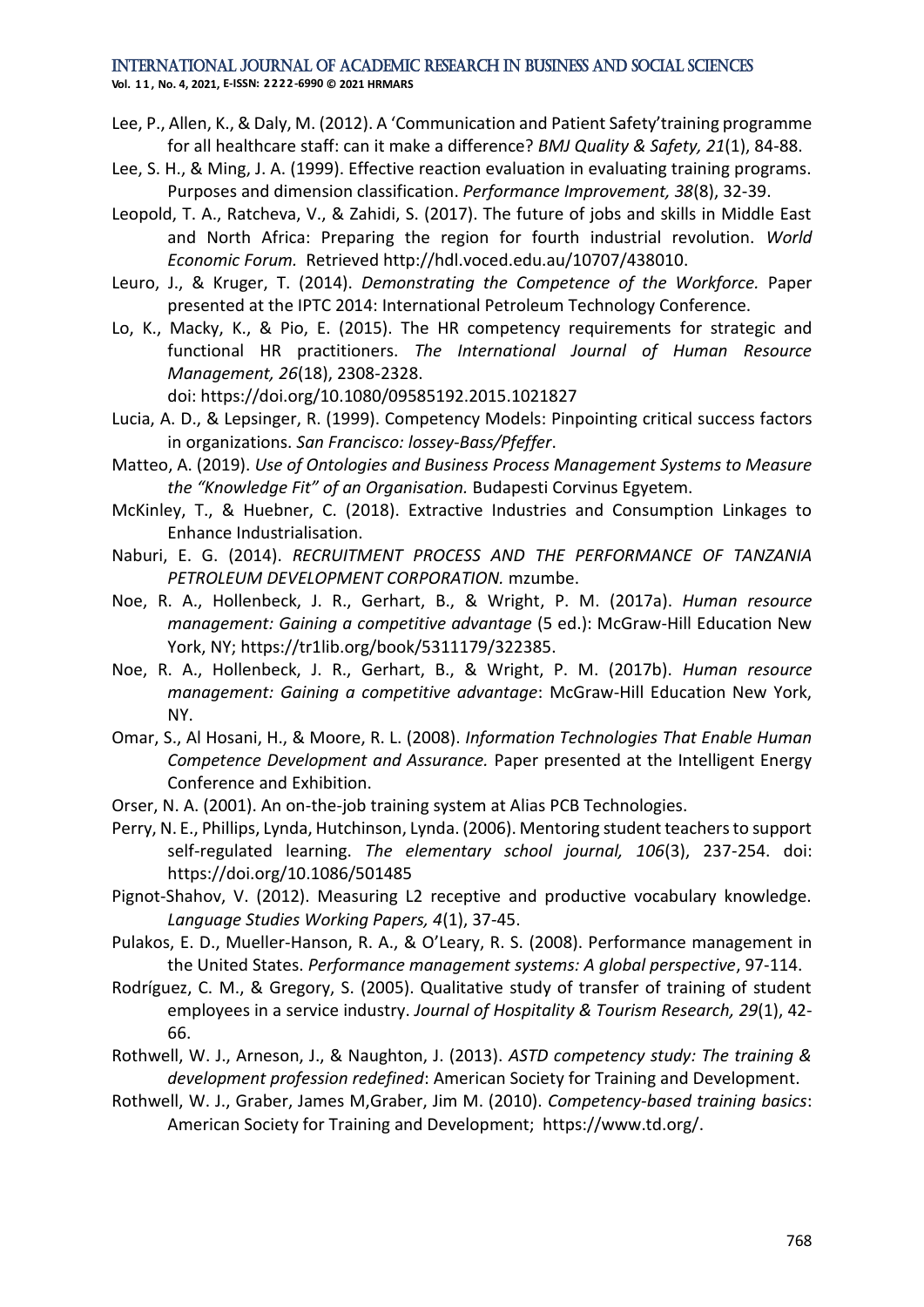**Vol. 1 1 , No. 4, 2021, E-ISSN: 2222-6990 © 2021 HRMARS**

- <span id="page-19-11"></span>Rouiller, E. M., Capt, M., Dolivo, M., & De Ribaupierre, F. (1989). Neuronal organization of the stapedius reflex pathways in the rat: a retrograde HRP and viral transneuronal tracing study. *Brain Research, 476*(1), 21-28.
- <span id="page-19-12"></span>Rouiller, J. Z., & Goldstein, I. L. (1993). The relationship between organizational transfer climate and positive transfer of training. *Human Resource Development Quarterly, 4*(4), 377-390.
- <span id="page-19-2"></span>Rui, Z., Cui, K., Wang, X., Chun, J.-H., Li, Y., Zhang, Z., . . . Patil, S. (2018). A comprehensive investigation on performance of oil and gas development in Nigeria: technical and non-technical analyses. *Energy, 158*, 666-680.
- <span id="page-19-9"></span>Saadawi, H. N., & Al Olama, S. (2005). *Competency-based Program: An Effective Tool to Develop Graduate Engineers.* Paper presented at the SPE Middle East Oil and Gas Show and Conference.
- <span id="page-19-13"></span>Saeed, R., Mussawar, S., Lodhi, R. N., Iqbal, A., Nayab, H. H., & Yaseen, S. (2013). Factors affecting the performance of employees at work place in the banking sector of Pakistan. *Middle-East Journal of Scientific Research, 17*(9), 1200-1208.
- <span id="page-19-3"></span>Sahinidis, A. G., & Bouris, J. (2008). Employee perceived training effectiveness relationship to employee attitudes. *Journal of European Industrial Training*.
- <span id="page-19-5"></span>Schmidt, S. W. (2007). The relationship between satisfaction with workplace training and overall job satisfaction. *Human Resource Development Quarterly, 18*(4), 481-498.
- <span id="page-19-1"></span>Sugarindra, I., Suryoputro, M. R., & Novitasari, A. T. (2017). *Hazard identification and risk assessment of health and safety approach JSA (Job Safety Analysis) in Plantation Company.* Paper presented at the IOP Conf. Ser. Mater. Sci. Eng.
- <span id="page-19-17"></span>Taber, M. J., & McGarr, G. W. (2013). Confidence in future helicopter underwater egress performance: An examination of training standards. *Safety Science, 60*, 169-175. doi: https://doi.org/10.1016/j.ssci.2013.07.023
- <span id="page-19-10"></span>Tarrant, C., Angell, E., Baker, R., Boulton, M., Freeman, G., Wilkie, P., . . . Ketley, D. (2014). Responsiveness of primary care services: development of a patient-report measure– qualitative study and initial quantitative pilot testing.
- <span id="page-19-4"></span>Rueda, T. Y. (2006). Developing pragmatic competence in a foreign language. *Colombian applied linguistics journal*(8), 169-182.
- <span id="page-19-14"></span>Van Haitsma, T. A., Gonzalez, S. P., Swider, N. S., De Laura, A., Salinas, T., Costa, D., & McGough, S. (2018). Effects of Mental Strength and Mindfulness Training on Exercise Performance: 1361 Board# 169 May 31 900 AM-1030 AM. *Medicine & Science in Sports & Exercise, 50*(5S), 326-327.
- <span id="page-19-6"></span>Vathanophas, V. (2007). Competency requirements for effective job performance in Thai public sector. *Contemporary management research, 3*(1), 45-45.
- <span id="page-19-8"></span>Vathanophas, V., & Liang, S. Y. (2007). Enhancing information sharing in group support systems (GSS). *Computers in Human Behavior, 23*(3), 1675-1691.
- <span id="page-19-0"></span>Walker, P. D., Cammy, N. E., Ellis, B. J., & Seibert, K. D. (2011). *Operations skills for the 21st century.* Paper presented at the National Petrochemical & Refiners Association (NPRA) Annual Meeting, Paper AM-11-68.
- <span id="page-19-7"></span>Wang, Y. (2018). *Investment analysis project for Petrofac Ltd.*
- <span id="page-19-16"></span>Warner, R. J. (2009). *A comparison of teaching models that promote academic achievement in an inclusive secondary classroom*: Tarleton State University.
- <span id="page-19-15"></span>Warwick, C. (2014). How international medical graduates view their learning needs for UK GP training. *Education for Primary Care, 25*(2), 84-90.